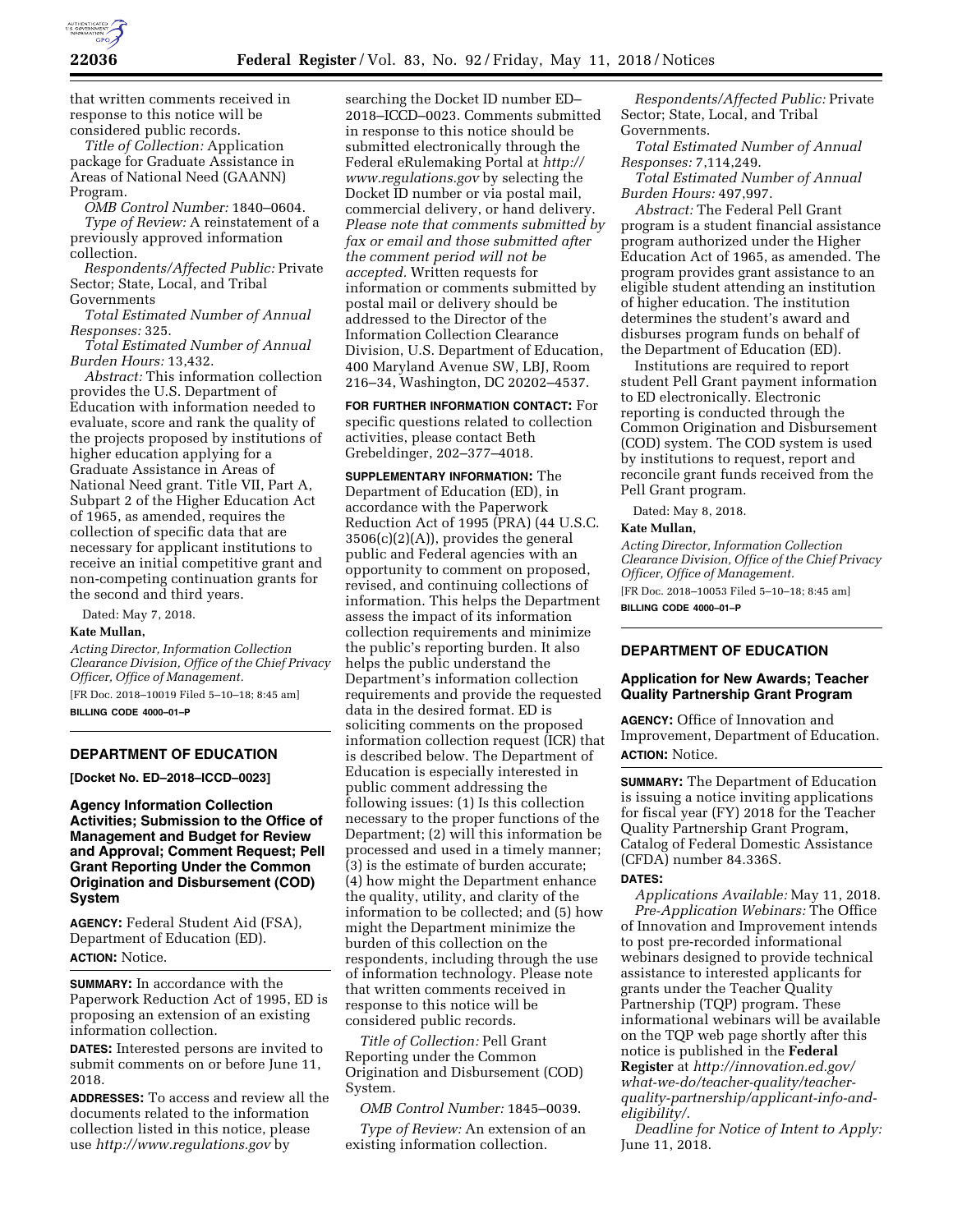*Deadline for Transmittal of Applications:* June 26, 2018. *Deadline for Intergovernmental Review:* August 24, 2018.

**ADDRESSES:** For the addresses for obtaining and submitting an application, please refer to our Common Instructions for Applicants to Department of Education Discretionary Grant Programs, published in the **Federal Register** on February 12, 2018 (83 FR 6003) or at or at *[www.gpo.gov/](http://www.gpo.gov/fdsys/pkg/FR-2018-02-12/pdf/2018-02558.pdf)  [fdsys/pkg/FR-2018-02-12/pdf/2018-](http://www.gpo.gov/fdsys/pkg/FR-2018-02-12/pdf/2018-02558.pdf)  [02558.pdf](http://www.gpo.gov/fdsys/pkg/FR-2018-02-12/pdf/2018-02558.pdf)*.

# **FOR FURTHER INFORMATION CONTACT:** Mia

Howerton, U.S. Department of Education, 400 Maryland Avenue SW, Room 4W205, Washington, DC 20202– 5960. Telephone: (202) 205–0147. Email: *[Mia.Howerton@ed.gov](mailto:Mia.Howerton@ed.gov)* or *[tqpartnership@ed.gov](mailto:tqpartnership@ed.gov)*.

If you use a telecommunications device for the deaf (TDD) or a text telephone (TTY), call the Federal Relay Service (FRS), toll free, at 1–800–877– 8339.

**SUPPLEMENTARY INFORMATION:** Full Text of Announcement

#### **I. Funding Opportunity Description**

*Purpose of Program:* The purposes of the TQP program are to improve student achievement; improve the quality of prospective and new teachers by improving the preparation of prospective teachers and enhancing professional development activities for new teachers; hold teacher preparation programs at institutions of higher education (IHEs) accountable for preparing teachers who meet applicable State certification and licensure requirements; and recruit highly qualified individuals, including minorities and individuals from other occupations, into the teaching force.

*Priorities:* This notice contains two absolute priorities and three competitive preference priorities. In accordance with 34 CFR 75.105(b)(2)(iv), Absolute Priority 1 is from section 202(d) of the Higher Education Act of 1965, as amended (HEA) and Absolute Priority 2 is from HEA section 202(e). Competitive Preference Priorities 1 and 2 are from the Department's notice of final supplemental priorities and definitions, published in the **Federal Register** on March 2, 2018 (83 FR 9096) (Supplemental Priorities). Competitive Preference Priority 3 is from 34 CFR 75.225.

*Absolute Priorities:* For FY 2018 and any subsequent year in which we make awards from the list of unfunded applications from this competition, these priorities are absolute priorities. Under 34 CFR 75.105(c)(3) we consider

only applications that meet one of the two absolute priorities. All applicants must address one—and only one—of the two Absolute Priorities in order to be considered for funding.

Under this competition, there will be two funding categories. Absolute Priorities 1 and 2 each constitute their own funding category. Assuming that applications in each funding category are of sufficient quality, the Secretary intends to award grants under each funding category.

Consistent with HEA section 203(b) (20 U.S.C. 1022b(b)), applications will be peer reviewed and scored based on the TQP program's selection criteria. Applications will be scored and placed in rank order by funding category.

These priorities are:

*Absolute Priority 1: Partnership Grants for the Preparation of Teachers.* 

Under this priority, an eligible partnership must carry out an effective pre-baccalaureate teacher preparation program or a fifth-year initial licensing program that includes all of the following:

(a) *Program Accountability.*  Implementing reforms, described in paragraph (b) of this priority, within each teacher preparation program and, as applicable, each preparation program for early childhood education (ECE) programs, of the eligible partnership that is assisted under this priority, to hold each program accountable for— (1) Preparing—

(i) New or prospective teachers to meet the applicable State certification and licensure requirements, including any requirements for certification obtained through alternative routes to certification, or, with regard to special education teachers, the qualifications described in section 612(a)(14)(C) of the Individuals with Disabilities Education Act (IDEA), (including teachers in rural school districts, special educators, and teachers of students who are limited English proficient);

(ii) Such teachers and, as applicable, early childhood educators, to understand empirically-based practice and scientifically valid research related to teaching and learning and the applicability of such practice and research, including through the effective use of technology, instructional techniques, and strategies consistent with the principles of universal design for learning, and through positive behavioral interventions and support strategies to improve student achievement; and

(iii) As applicable, early childhood educators to be highly competent; and

(2) Promoting strong teaching skills and, as applicable, techniques for early

childhood educators to improve children's cognitive, social, emotional, and physical development.

**Note:** In addressing paragraph (a) of this priority, applicants may either discuss their implementation of reforms within all teacher preparation programs that the partner IHE administers and that would be assisted under this TQP program, or selected teacher preparation programs that need particular assistance and that would receive the TQP program funding.

(b) *Required reforms.* The reforms described in paragraph (a) shall include—

(1) Implementing teacher preparation program curriculum changes that improve, evaluate, and assess how well all prospective and new teachers develop teaching skills;

(2) Using empirically-based practice and scientifically valid research, where applicable, about teaching and learning so that all prospective teachers and, as applicable, early childhood educators—

(i) Understand and can implement research-based teaching practices in classroom instruction;

(ii) Have knowledge of student learning methods;

(iii) Possess skills to analyze student academic achievement data and other measures of student learning and use such data and measures to improve classroom instruction;

(iv) Possess teaching skills and an understanding of effective instructional strategies across all applicable content areas that enable general education and special education teachers and early childhood educators to—

(A) Meet the specific learning needs of all students, including students with disabilities, students who are limited English proficient, students who are gifted and talented, students with low literacy levels and, as applicable, children in ECE programs; and

(B) Differentiate instruction for such students;

(v) Can effectively participate as a member of the individualized education program team, as defined in section  $614(d)(1)(B)$  of the IDEA; and

(vi) Can successfully employ effective strategies for reading instruction using the essential components of reading instruction;

(3) Ensuring collaboration with departments, programs, or units of a partner institution outside of the teacher preparation program in all academic content areas to ensure that prospective teachers receive training in both teaching and relevant content areas in order to meet the applicable State certification and licensure requirements, including any requirements for certification obtained through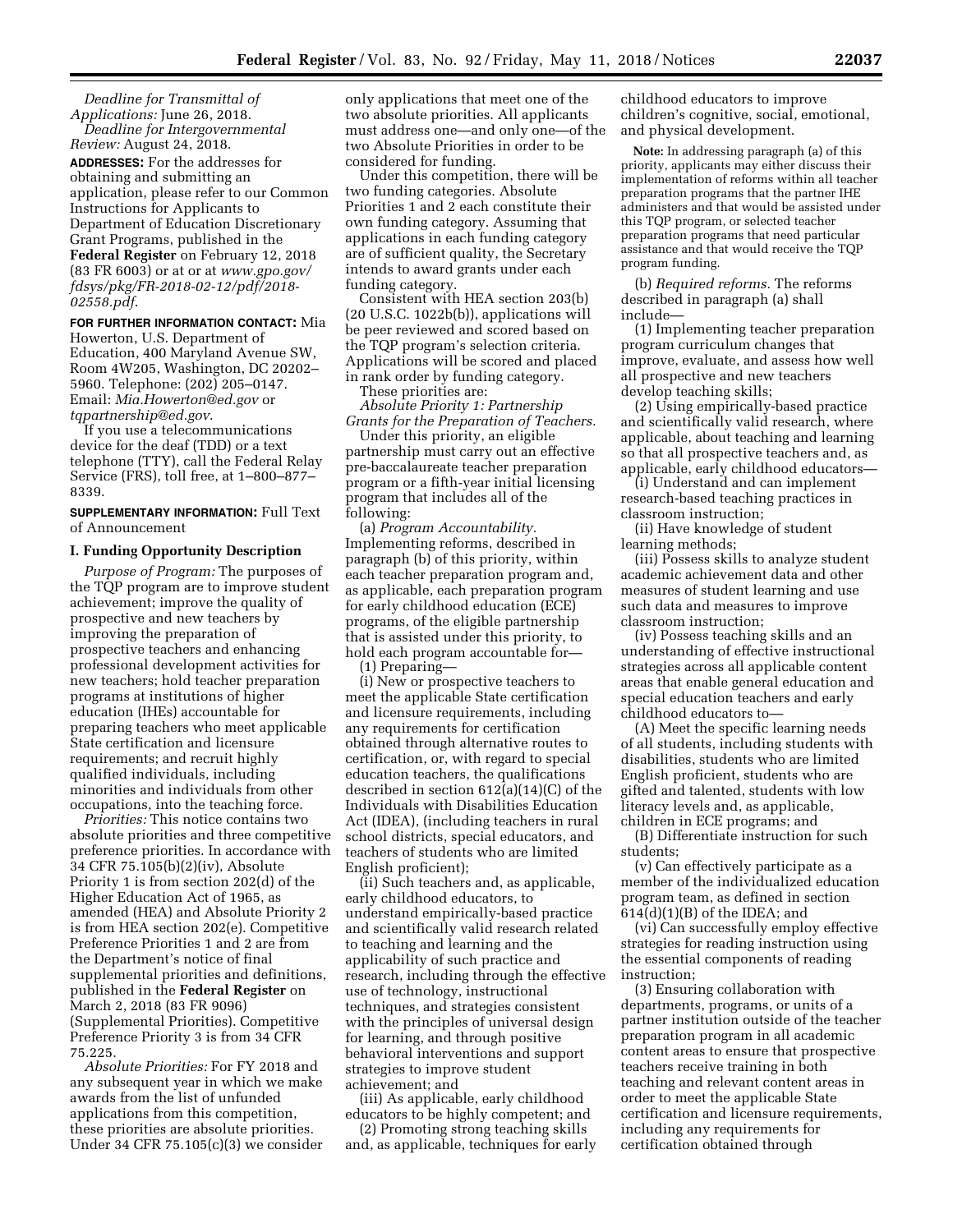alternative routes to certification, or, with regard to special education teachers, the qualifications described in section 612(a)(14)(C) of the IDEA, which may include training in multiple subjects to teach multiple grade levels as may be needed for individuals preparing to teach in rural communities and for individuals preparing to teach students with disabilities;

(4) Developing and implementing an induction program;

(5) Developing admissions goals and priorities aligned with the hiring objectives of the high-need local educational agency (LEA) in the eligible partnership; and

(6) Implementing program and curriculum changes, as applicable, to ensure that prospective teachers have the requisite content knowledge, preparation, and degree to teach Advanced Placement or International Baccalaureate courses successfully.

(c) *Clinical experience and interaction.* Developing and improving a sustained and high-quality preservice clinical education program to further develop the teaching skills of all prospective teachers and, as applicable, early childhood educators, involved in the program. Such program shall do the following—

(1) Incorporate year-long opportunities for enrichment, including—

(i) Clinical learning in classrooms in high-need schools served by the highneed local educational agency in the eligible partnership, and identified by the eligible partnership; and

(ii) Closely supervised interaction between prospective teachers and faculty, experienced teachers, principals, other administrators, and school leaders at early childhood education programs (as applicable), elementary schools, or secondary schools, and providing support for such interaction.

(2) Integrate pedagogy and classroom practice and promote effective teaching skills in academic content areas.

(3) Provide high-quality teacher mentoring.

(4) Be offered over the course of a program of teacher preparation.

(5) Be tightly aligned with course work (and may be developed as a fifth year of a teacher preparation program).

(6) Where feasible, allow prospective teachers to learn to teach in the same local educational agency in which the teachers will work, learning the instructional initiatives and curriculum of that local educational agency.

(7) As applicable, provide training and experience to enhance the teaching skills of prospective teachers to better

prepare such teachers to meet the unique needs of teaching in rural or urban communities.

(8) Provide support and training for individuals participating in an activity for prospective or new teachers described in this paragraph or paragraph (1) or (3), and for individuals who serve as mentors for such teachers, based on each individual's experience. Such support may include—

(i) With respect to a prospective teacher or a mentor, release time for such individual's participation;

(ii) With respect to a faculty member, receiving course workload credit and compensation for time teaching in the eligible partnership's activities; and

(iii) With respect to a mentor, a stipend, which may include bonus, differential, incentive, or performance pay, based on the mentor's extra skills and responsibilities.

(d) *Induction Programs for New Teachers.* Creating an induction program for new teachers or, in the case of an early childhood education program, providing mentoring or coaching for new early childhood educators.

(e) *Support and training for participants in early childhood education programs.* In the case of an eligible partnership focusing on early childhood educator preparation, implementing initiatives that increase compensation for early childhood educators who attain associate or baccalaureate degrees in early childhood education.

(f) *Teacher recruitment.* Developing and implementing effective mechanisms (which may include alternative routes to State certification of teachers) to ensure that the eligible partnership is able to recruit qualified individuals to become highly qualified teachers through the activities of the eligible partnership, which may include an emphasis on recruiting into the teaching profession—

(1) Individuals from under represented populations;

(2) Individuals to teach in rural communities and teacher shortage areas, including mathematics, science, special education, and the instruction of limited English proficient students; and

(3) Mid-career professionals from other occupations, former military personnel, and recent college graduates with a record of academic distinction.

(g) *Literacy training.* Strengthening the literacy teaching skills of prospective and, as applicable, new elementary school and secondary school teachers—

(1) To implement literacy programs that incorporate the essential components of reading instruction;

(2) To use screening, diagnostic, formative, and summative assessments to determine students' literacy levels, difficulties, and growth in order to improve classroom instruction and improve student reading and writing skills;

(3) To provide individualized, intensive, and targeted literacy instruction for students with deficiencies in literacy skills; and

(4) To integrate literacy skills in the classroom across subject areas.

*Absolute Priority 2: Partnership Grants for the Establishment of Effective Teaching Residency Programs.* 

I. *In general.* Under this priority, an eligible partnership must carry out an effective teaching residency program that includes all of the following activities:

(a) Supporting a teaching residency program described in paragraph II (a) for high-need subjects and areas, as determined by the needs of the highneed LEA in the partnership;

(b) Placing graduates of the teaching residency program in cohorts that facilitate professional collaboration, both among graduates of the teaching residency program and between such graduates and mentor teachers in the receiving school;

(c) Ensuring that teaching residents who participate in the teaching residency program receive—

(1) Effective pre-service preparation as described in paragraph II;

(2) Teacher mentoring;

(3) Support required through the induction program as the teaching residents enter the classroom as new teachers; and

(4) The preparation described in paragraphs (c)(1), (2), and (3) of Absolute Priority 1.

II. *Teaching Residency Programs.*  (a) *Establishment and design.* A teaching residency program under this priority is a program based upon models of successful teaching residencies that serve as a mechanism to prepare teachers for success in the high-need schools in the eligible partnership, and must be designed to include the following characteristics of successful programs:

(1) The integration of pedagogy, classroom practice, and teacher mentoring;

(2) Engagement of teaching residents in rigorous graduate-level course work leading to a master's degree while undertaking a guided teaching apprenticeship;

(3) Experience and learning opportunities alongside a trained and experienced mentor teacher—

(i) Whose teaching shall complement the residency program so that classroom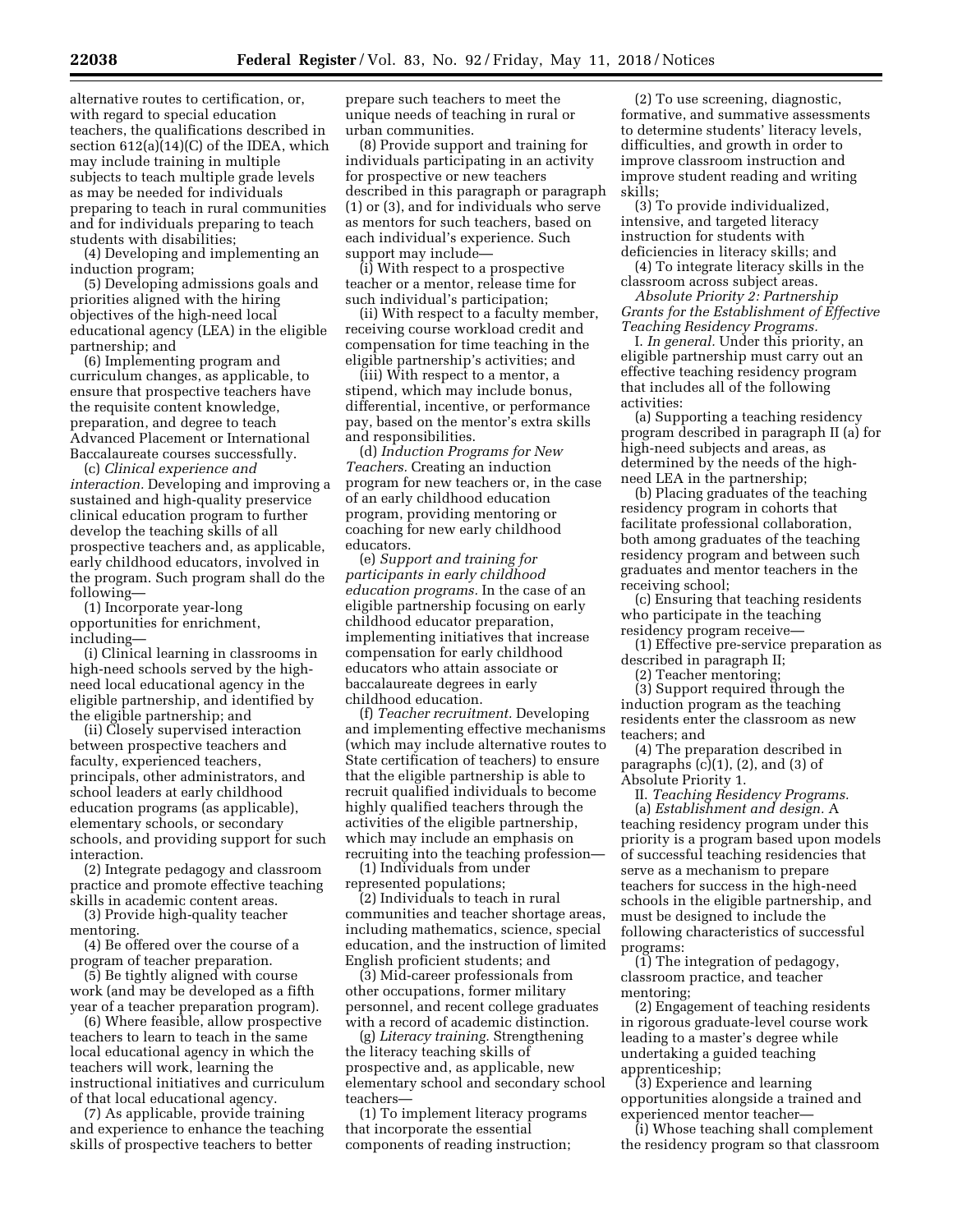clinical practice is tightly aligned with coursework;

(ii) Who shall have extra responsibilities as a teacher leader of the teaching residency program, as a mentor for residents, and as a teacher coach during the induction program for new teachers; and for establishing, within the program, a learning community in which all individuals are expected to continually improve their capacity to advance student learning; and

(iii) Who may be relieved from teaching duties as a result of such additional responsibilities;

(4) The establishment of clear criteria for the selection of mentor teachers based on measures of teacher effectiveness and the appropriate subject area knowledge. Evaluation of teacher effectiveness must be based on, but not limited to, observations of the following—

(i) Planning and preparation, including demonstrated knowledge of content, pedagogy, and assessment, including the use of formative and diagnostic assessments to improve student learning;

(ii) Appropriate instruction that engages students with different learning styles;

(iii) Collaboration with colleagues to improve instruction;

(iv) Analysis of gains in student learning, based on multiple measures that are valid and reliable and that, when feasible, may include valid, reliable, and objective measures of the influence of teachers on the rate of student academic progress; and

(v) In the case of mentor candidates who will be mentoring new or prospective literacy and mathematics coaches or instructors, appropriate skills in the essential components of reading instruction, teacher training in literacy instructional strategies across core subject areas, and teacher training in mathematics instructional strategies, as appropriate;

(5) Grouping of teaching residents in cohorts to facilitate professional collaboration among such residents;

(6) The development of admissions goals and priorities—

(i) That are aligned with the hiring objectives of the LEA partnering with the program, as well as the instructional initiatives and curriculum of such agency, in exchange for a commitment by such agency to hire qualified graduates from the teaching residency program; and

(ii) Which may include consideration of applicants that reflect the communities in which they will teach as well as consideration of individuals

from underrepresented populations in the teaching profession; and

(7) Support for residents, once the teaching residents are hired as teachers of record, through an induction program, professional development, and networking opportunities to support the residents through not less than the residents' first two years of teaching.

(b) *Selection of individuals as teacher residents.* 

(1) *Eligible Individual.* In order to be eligible to be a teacher resident in a teaching residency program under this priority, an individual shall—-

(i) Be a recent graduate of a four-year IHE or a mid-career professional from outside the field of education possessing strong content knowledge or a record of professional accomplishment; and

(ii) Submit an application to the teaching residency program.

(2) *Selection Criteria for Teaching Residency Program.* An eligible partnership carrying out a teaching residency program under this priority shall establish criteria for the selection of eligible individuals to participate in the teaching residency program based on the following characteristics—

(i) Strong content knowledge or record of accomplishment in the field or subject area to be taught;

(ii) Strong verbal and written communication skills, which may be demonstrated by performance on appropriate tests; and

(iii) Other attributes linked to effective teaching, which may be determined by interviews or performance assessments, as specified by the eligible partnership.

(c) *Stipends or salaries; applications; agreements; repayments.* 

(1) *Stipends or salaries.* A teaching residency program under this priority shall provide a one-year living stipend or salary to teaching residents during the teaching residency program;

(2) *Applications for stipends or salaries.* Each teacher residency candidate desiring a stipend or salary during the period of residency shall submit an application to the eligible partnership at such time, and containing such information and assurances, as the eligible partnership may require;

(3) *Agreements to serve.* Each application submitted under paragraph (c)(2) of this priority shall contain or be accompanied by an agreement that the applicant will—

(i) Serve as a full-time teacher for a total of not less than three academic years immediately after successfully completing the teaching residency program;

(ii) Fulfill the requirement under paragraph (c)(3)(i) of this priority by

teaching in a high-need school served by the high-need LEA in the eligible partnership and teach a subject or area that is designated as high-need by the partnership;

(iii) Provide to the eligible partnership a certificate, from the chief administrative officer of the LEA in which the resident is employed, of the employment required under paragraph (c)(3)(i) and (ii) of this priority at the beginning of, and upon completion of, each year or partial year of service;

(iv) Meet the applicable State certification and licensure requirements, including any requirements for certification obtained through alternative routes to certification, or, with regard to special education teachers, the qualifications described in section  $612(a)(14)(C)$  of the IDEA, when the applicant begins to fulfill the service obligation under this clause; and

(v) Comply with the requirements set by the eligible partnership under paragraph (d) of this priority if the applicant is unable or unwilling to complete the service obligation required by the paragraph.

(d) *Repayments.* 

(1) *In general.* A grantee carrying out a teaching residency program under this priority shall require a recipient of a stipend or salary under paragraph (c)(1) of this priority who does not complete, or who notifies the partnership that the recipient intends not to complete, the service obligation required by paragraph (c)(3) of this priority to repay such stipend or salary to the eligible partnership, together with interest, at a rate specified by the partnership in the agreement, and in accordance with such other terms and conditions specified by the eligible partnership, as necessary;

(2) *Other terms and conditions.* Any other terms and conditions specified by the eligible partnership may include reasonable provisions for pro rata repayment of the stipend or salary described in paragraph (c)(1) of this priority or for deferral of a teaching resident's service obligation required by paragraph (c)(3) of this priority, on grounds of health, incapacitation, inability to secure employment in a school served by the eligible partnership, being called to active duty in the Armed Forces of the United States, or other extraordinary circumstances;

(3) *Use of repayments.* An eligible partnership shall use any repayment received under paragraph (d) to carry out additional activities that are consistent with the purposes of this priority.

*Competitive Preference Priorities:* For FY 2018 and any subsequent year in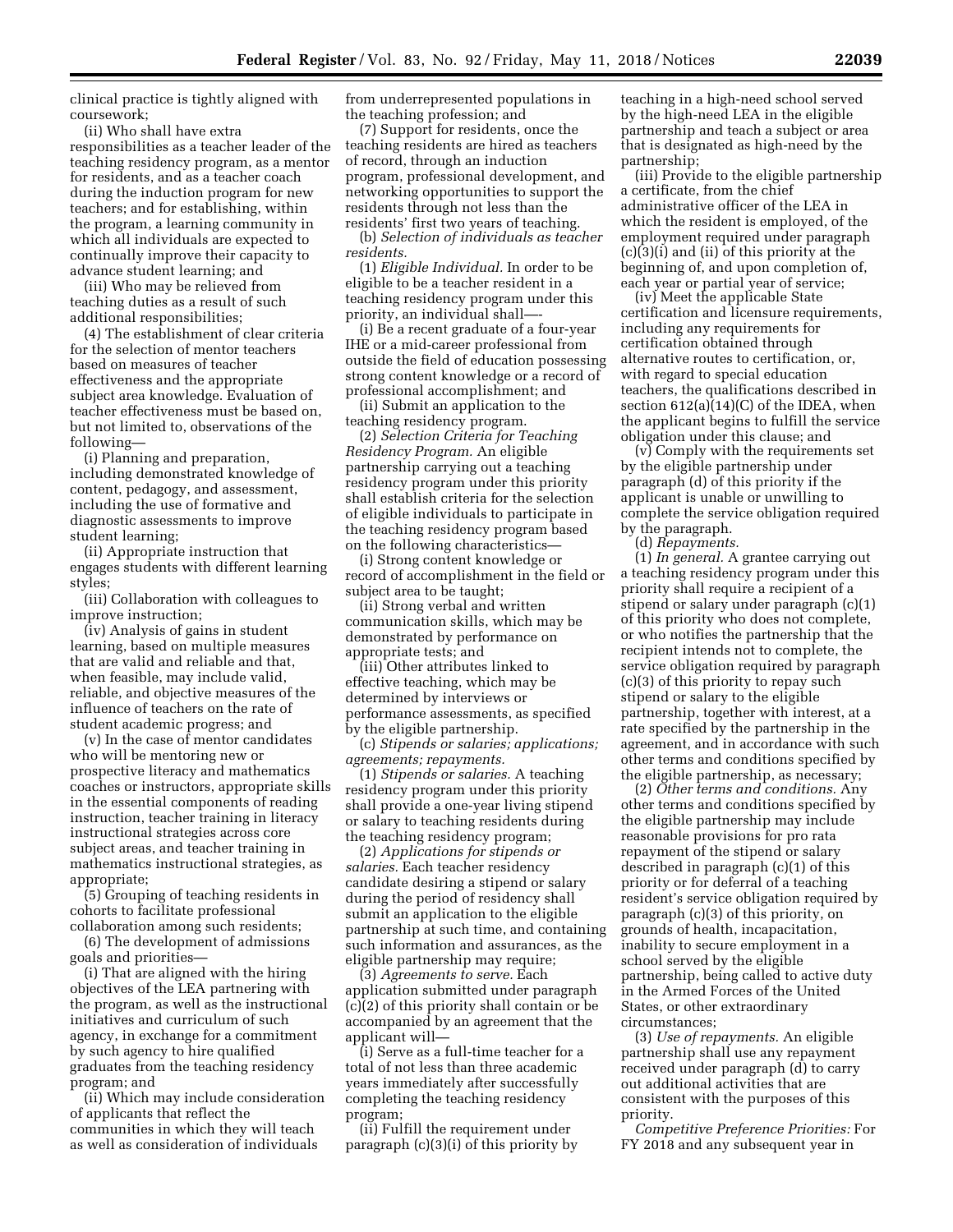which we make awards from the list of unfunded applicants from this competition, these priorities are competitive preference priorities. Under 34 CFR 75.105(c)(2)(i), we award up to an additional three points to an application, depending on how well the applicant meets Competitive Preference Priority 1 and 2. We award up to an additional two points to an application, depending on how well the applicant meets Competitive Preference Priority 3. An application may receive a total of up eight additional points under the competitive preference priorities.

If an applicant chooses to address one or more of the competitive preference priorities, the project narrative section of its application must identify its response to the competitive preference priorities it chooses to address. The Department will not review or award points under these competitive preference priorities unless the applicant clearly identifies its response in its application. After review of the Absolute Priorities, only applicants for which competitive preference points could enable them to be funded will have their Competitive Preference Priorities reviewed and scored. The priorities are:

*Competitive Preference Priority 1: Promoting Science, Technology, Engineering, or Math (STEM) Education, With a Particular Focus on Computer Science. (up to three points).* 

Projects designed to improve student achievement or other educational outcomes in one or more of the following areas: science, technology, engineering, math, or computer science. These projects must address the following priority area:

Increasing the number of educators adequately prepared to deliver rigorous instruction in STEM fields, including computer science, through recruitment, evidence-based (as defined in 34 CFR 77.1) professional development strategies for current STEM educators, or evidence-based retraining strategies for current educators seeking to transition from other subjects to STEM fields.

*Competitive Preference Priority 2: Promoting Effective Instruction in Classrooms and Schools. (up to three points)*.

Projects that are designed to support the recruitment or retention of educators who are effective and increase diversity (including, but not limited to, racial and ethnic diversity).

*Competitive Preference Priority 3: Novice Applicants. (up to two points)*.

Projects submitted by applicants that meet the definition of novice applicant at the time they submit their application.

*Definitions:* The definitions for ''Arts and sciences,'' ''Early childhood educator," "Essential components of reading instruction,'' ''Exemplary teacher,'' ''High-need early childhood education (ECE) program,'' ''High-need local educational agency (LEA)," "Highneed school,'' ''Highly competent,'' ''Induction program,'' ''Partner institution,'' Scientifically valid research,'' and ''Teacher mentoring'' are from section 200 of the HEA. The definitions for ''Charter School,'' ''Limited English proficient'' and ''Professional development'' are from section 8101 of the ESEA. The definitions for ''Demonstrates a rationale,'' ''Evidence-based,'' ''Experimental study,'' ''Logic model,'' ''Moderate evidence,'' ''Project component,'' ''Promising evidence,'' ''Quasi-experimental design study,'' ''Relevant outcome,'' ''Strong Evidence,'' and ''What Works Clearinghouse Handbook (WWC Handbook)'' are from 34 CFR 77.1. The definition for ''Novice applicant'' is from 34 CFR 75.225. The definition for ''computer science'' is from the Supplemental Priorities.

*Arts and sciences* means— (a) When referring to an organizational unit of an institution of higher education, any academic unit that offers one or more academic majors in disciplines or content areas corresponding to the academic subject matter areas in which teachers provide instruction; and

(b) When referring to a specific academic subject area, the disciplines or content areas in which academic majors are offered by the arts and sciences organizational unit.

*Charter School* means a public school that—

(A) In accordance with a specific State statute authorizing the granting of charters to schools, is exempt from significant State or local rules that inhibit the flexible operation and management of public schools, but not from any rules relating to the other requirements of this paragraph;

(B) Is created by a developer as a public school, or is adapted by a developer from an existing public school, and is operated under public supervision and direction;

(C) Operates in pursuit of a specific set of educational objectives determined by the school's developer and agreed to by the authorized public chartering agency;

(D) Provides a program of elementary or secondary education, or both;

(E) Is nonsectarian in its programs, admissions policies, employment practices, and all other operations, and is not affiliated with a sectarian school or religious institution;

(F) Does not charge tuition;

(G) Complies with the Age Discrimination Act of 1975 [42 U.S.C. 6101 *et seq.*], title VI of the Civil Rights Act of 1964 [42 U.S.C. 2000d *et seq.*], title IX of the Education Amendments of 1972 [20 U.S.C. 1681 *et seq.*], section 504 of the Rehabilitation Act of 1973 [29 U.S.C. 794], the Americans with Disabilities Act of 1990 (42 U.S.C. 12101 *et seq.*), section 1232g of this title (commonly referred to as the ''Family Educational Rights and Privacy Act of 1974''), and part B of the Individuals with Disabilities Education Act [20 U.S.C. 1411 *et seq.*];

(H) Is a school to which parents choose to send their children, and that—

(i) Admits students on the basis of a lottery, consistent with section  $7221b(c)(3)(A)$  of this title, if more students apply for admission than can be accommodated; or

(ii) In the case of a school that has an affiliated charter school (such as a school that is part of the same network of schools), automatically enrolls students who are enrolled in the immediate prior grade level of the affiliated charter school and, for any additional student openings or student openings created through regular attrition in student enrollment in the affiliated charter school and the enrolling school, admits students on the basis of a lottery as described in clause (i);

(I) Agrees to comply with the same Federal and State audit requirements as do other elementary schools and secondary schools in the State, unless such State audit requirements are waived by the State;

(J) Meets all applicable Federal, State, and local health and safety requirements;

(K) Operates in accordance with State law;

(L) Has a written performance contract with the authorized public chartering agency in the State that includes a description of how student performance will be measured in charter schools pursuant to State assessments that are required of other schools and pursuant to any other assessments mutually agreeable to the authorized public chartering agency and the charter school; and

(M) May serve students in early childhood education programs or postsecondary students.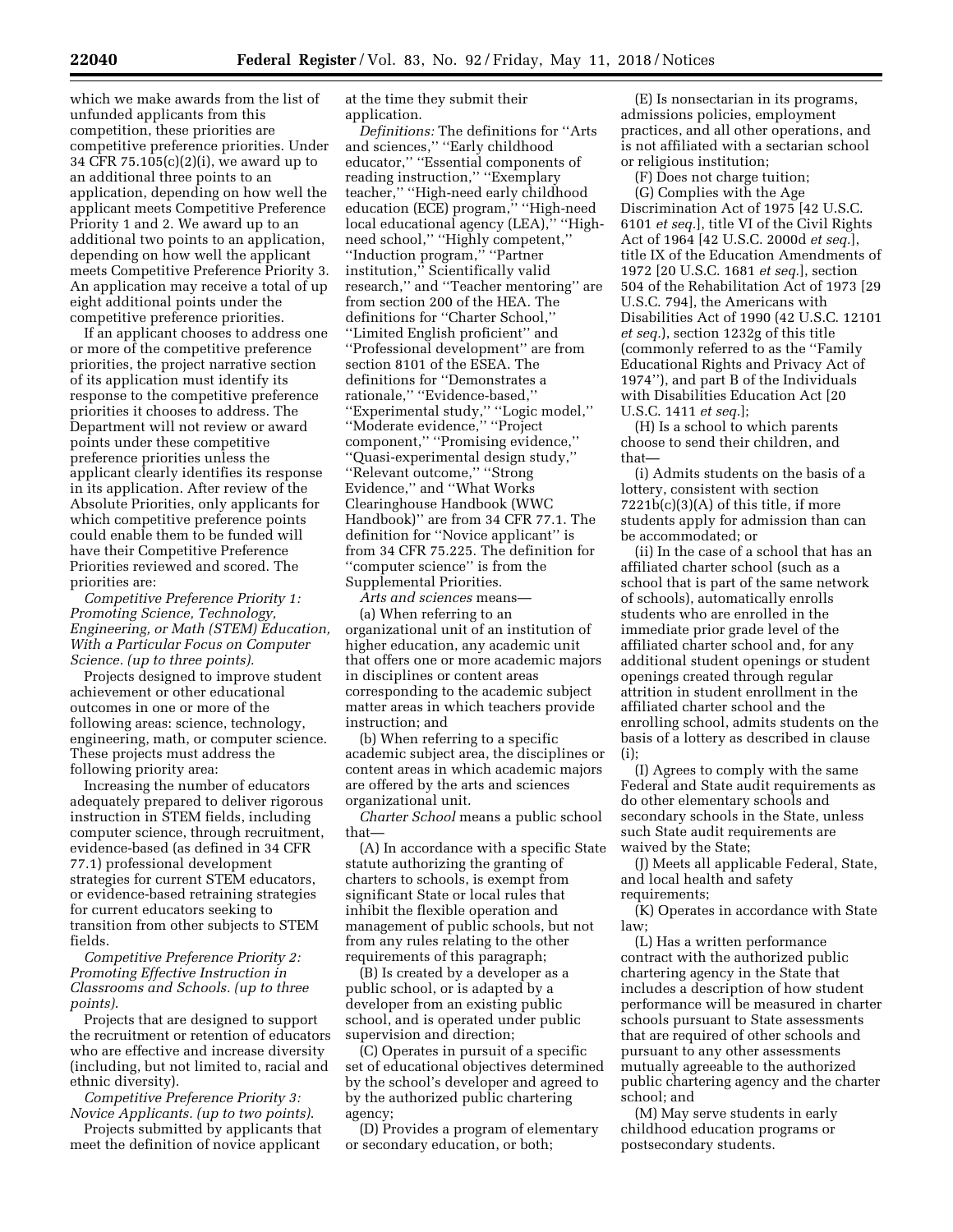*Computer science* means the study of computers and algorithmic processes and includes the study of computing principles and theories, computational thinking, computer hardware, software design, coding, analytics, and computer applications.

Computer science often includes computer programming or coding as a tool to create software, including applications, games, websites, and tools to manage or manipulate data; or development and management of computer hardware and the other electronics related to sharing, securing, and using digital information.

In addition to coding, the expanding field of computer science emphasizes computational thinking and interdisciplinary problem-solving to equip students with the skills and abilities necessary to apply computation in our digital world.

Computer science does not include using a computer for everyday activities, such as browsing the internet; use of tools like word processing, spreadsheets, or presentation software; or using computers in the study and exploration of unrelated subjects.

*Demonstrates a rationale* means a key project component included in the project's logic model is informed by research or evaluation findings that suggest the project component is likely to improve relevant outcomes.

*Early childhood educator* means an individual with primary responsibility for the education of children in an ECE program.

*Essential components of reading instruction* means explicit and systematic instruction in—

(a) Phonemic awareness;

(b) Phonics;

(c) Vocabulary development;

(d) Reading fluency, including oral reading skills; and

(e) Reading comprehension strategies.

*Evidence-based* means the proposed project component is supported by one or more of strong evidence, moderate evidence, promising evidence, or evidence that demonstrates a rationale.

*Exemplary teacher* means a teacher who—

(a) Is a highly qualified teacher such as a master teacher;

(b) Has been teaching for at least five years in a public or private school or institution of higher education;

(c) Is recommended to be an exemplary teacher by administrators and other teachers who are knowledgeable about the individual's performance;

(d) Is currently teaching and based in a public school; and

(e) Assists other teachers in improving instructional strategies, improves the

skills of other teachers, performs teacher mentoring, develops curricula, and offers other professional development.

*Experimental study* means a study that is designed to compare outcomes between two groups of individuals (such as students) that are otherwise equivalent except for their assignment to either a treatment group receiving a project component or a control group that does not. Randomized controlled trials, regression discontinuity design studies, and single-case design studies are the specific types of experimental studies that, depending on their design and implementation (*e.g.,* sample attrition in randomized controlled trials and regression discontinuity design studies), can meet What Works Clearinghouse (WWC) standards without reservations as described in the WWC Handbook:

(i) A randomized controlled trial employs random assignment of, for example, students, teachers, classrooms, or schools to receive the project component being evaluated (the treatment group) or not to receive the project component (the control group).

(ii) A regression discontinuity design study assigns the project component being evaluated using a measured variable (*e.g.,* assigning students reading below a cutoff score to tutoring or developmental education classes) and controls for that variable in the analysis of outcomes.

(iii) A single-case design study uses observations of a single case (*e.g.,* a student eligible for a behavioral intervention) over time in the absence and presence of a controlled treatment manipulation to determine whether the outcome is systematically related to the treatment.

*High-need early childhood education (ECE) program* means an ECE program serving children from low-income families that is located within the geographic area served by a high-need LEA.

*High-need local educational agency (LEA)* means an LEA—

(i)(A) For which not less than 20 percent of the children served by the agency are children from low-income families;

(B) That serves not fewer than 10,000 children from low-income families;

(C) That meets the eligibility requirements for funding under the Small, Rural School Achievement (SRSA) program under section 5211(b) of the ESEA; or

(D) That meets eligibility requirements for funding under the Rural and Low-Income School (RLIS) program under section 5221(b) of the ESEA; and—

(ii)(A) For which there is a high percentage of teachers not teaching in the academic subject areas or grade levels in which the teachers were trained to teach; or

(B) For which there is a high teacher turnover rate or a high percentage of teachers with emergency, provisional, or temporary certification or licensure.

**Note:** Information on how an applicant may demonstrate that a partner LEA meets this definition is included in the application package.

*High-need school* means a school that, based on the most recent data available, meets one or both of the following:

(i) The school is in the highest quartile of schools in a ranking of all schools served by an LEA, ranked in descending order by percentage of students from low-income families enrolled in such schools, as determined by the LEA based on one of the following measures of poverty:

(A) The percentage of students aged 5 through 17 in poverty counted in the most recent census data approved by the Secretary.

(B) The percentage of students eligible for a free or reduced-price school lunch under the Richard B. Russell National School Lunch Act.

(C) The percentage of students in families receiving assistance under the State program funded under part A of title IV of the Social Security Act.

(D) The percentage of students eligible to receive medical assistance under the Medicaid program.

(E) A composite of two or more of the measures described in paragraphs (A) through (D).

(ii) In the case of-

(A) An elementary school, the school serves students not less than 60 percent of whom are eligible for a free or reduced-price school lunch under the Richard B. Russell National School Lunch Act; or

(B) Any other school that is not an elementary school, the other school serves students not less than 45 percent of whom are eligible for a free or reduced-price school lunch under the Richard B. Russell National School Lunch Act.

(iii) The Secretary may, upon approval of an application submitted by an eligible partnership seeking a grant under this title, designate a school that does not qualify as a high-need school under this definition, as a high-need school for the purpose of this competition. The Secretary shall base the approval of an application for designation of a school under this clause on a consideration of the information required under section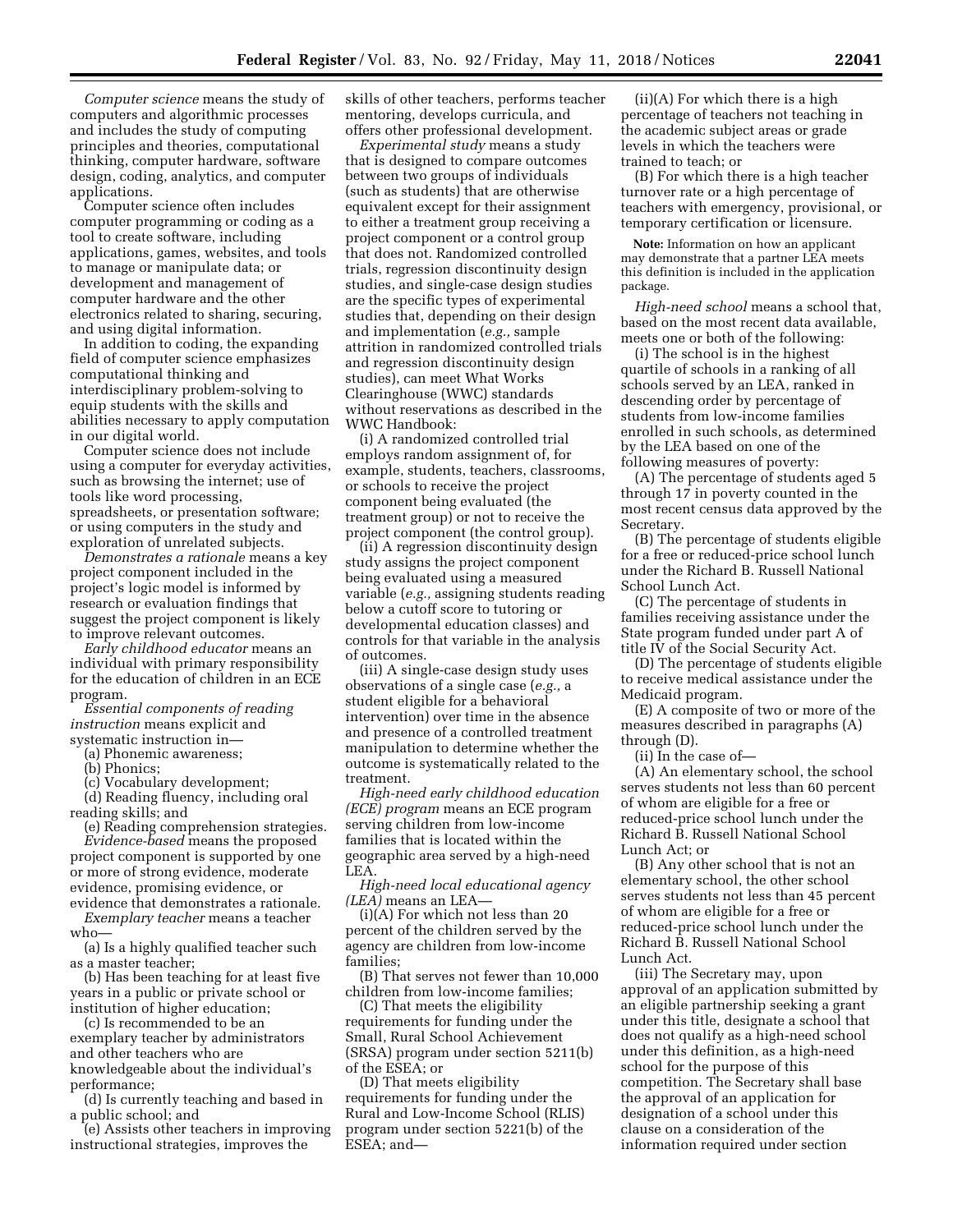200(11)(B)(ii) of the HEA, and may also take into account other information submitted by the eligible partnership.

**Note:** Information on how an applicant may demonstrate that a partner LEA meets this definition is included in the application package.

*Highly competent* when used with respect to an early childhood educator, means an educator—

(a) With specialized education and training in development and education of young children from birth until entry into kindergarten;

(b) With—

(i) A baccalaureate degree in an academic major in the arts and sciences; or

(ii) An associate's degree in a related educational area; and

(c) Who has demonstrated a high level of knowledge and use of content and pedagogy in the relevant areas associated with quality early childhood education.

*Induction program* means a formalized program for new teachers during not less than the teachers' first two years of teaching that is designed to provide support for, and improve the professional performance and advance the retention in the teaching field of, beginning teachers. Such program shall promote effective teaching skills and shall include the following components:

(a) High-quality teacher mentoring.

(b) Periodic, structured time for collaboration with teachers in the same department or field, including mentor teachers, as well as time for information-sharing among teachers, principals, administrators, other appropriate instructional staff, and participating faculty in the partner institution.

(c) The application of empiricallybased practice and scientifically valid research on instructional practices.

(d) Opportunities for new teachers to draw directly on the expertise of teacher mentors, faculty, and researchers to support the integration of empiricallybased practice and scientifically valid research with practice.

(e) The development of skills in instructional and behavioral interventions derived from empiricallybased practice and, where applicable, scientifically valid research.

(f) Faculty who—

(i) Model the integration of research and practice in the classroom; and

(ii) Assist new teachers with the effective use and integration of technology in the classroom.

(g) Interdisciplinary collaboration among exemplary teachers, faculty, researchers, and other staff who prepare new teachers with respect to the learning process and the assessment of learning.

(h) Assistance with the understanding of data, particularly student achievement data, and the applicability of such data in classroom instruction.

(i) Regular and structured observation and evaluation of new teachers by multiple evaluators, using valid and reliable measures of teaching skills.

*Logic model* (also referred to as a theory of action) means a framework that identifies key project components of the proposed project (*i.e.,* the active ''ingredients'' that are hypothesized to be critical to achieving the relevant outcomes) and describes the theoretical and operational relationships among the key project components and relevant outcomes.

*Limited English proficient* 1 when used with respect to an individual, means an individual—

(A) Who is aged 3 through 21;

(B) Who is enrolled or preparing to enroll in an elementary school or secondary school;

(C)(i) Who was not born in the United States or whose native language is a language other than English;

(ii)(I) Who is a Native American or Alaska Native, or a native resident of the outlying areas; and

(II) Who comes from an environment where a language other than English has had a significant impact on the individual's level of English language proficiency; or

(iii) Who is migratory, whose native language is a language other than English, and who comes from an environment where a language other than English is dominant; and

(D) Whose difficulties in speaking, reading, writing, or understanding the English language may be sufficient to deny the individual—

(i) The ability to meet the State's proficient level of achievement on State assessments described in section 1111(b)(3);

(ii) The ability to successfully achieve in classrooms where the language of instruction is English; or

(iii) The opportunity to participate fully in society.

*Novice applicant* means any applicant for a grant from the Department that—

(i) Has never received a grant or subgrant under the program from which it seeks funding;

(ii) Has never been a member of a group application, submitted in accordance with 34 CFR 75.127–75.129, that received a grant under the program from which it seeks funding; and

(iii) Has not had an active discretionary grant from the Federal Government in the five years before the deadline date for applications under the program.

(2) In the case of a group application submitted in accordance with 34 CFR 75.127–75.129, a group that includes only parties that meet the requirements of paragraph (1) of this definition.

*Moderate evidence* means that there is evidence of effectiveness of a key project component in improving a relevant outcome for a sample that overlaps with the populations or settings proposed to receive that component, based on a relevant finding from one of the following:

(i) A practice guide prepared by the WWC using version 2.1 or 3.0 of the WWC Handbook reporting a ''strong evidence base'' or ''moderate evidence base'' for the corresponding practice guide recommendation;

(ii) An intervention report prepared by the WWC using version 2.1 or 3.0 of the WWC Handbook reporting a ''positive effect'' or ''potentially positive effect'' on a relevant outcome based on a ''medium to large'' extent of evidence, with no reporting of a "negative effect" or ''potentially negative effect'' on a relevant outcome; or

(iii) A single experimental study or quasi-experimental design study reviewed and reported by the WWC using version 2.1 or 3.0 of the WWC Handbook, or otherwise assessed by the Department using version 3.0 of the WWC Handbook, as appropriate, and that—

(A) Meets WWC standards with or without reservations;

(B) Includes at least one statistically significant and positive (*i.e.,* favorable) effect on a relevant outcome;

(C) Includes no overriding statistically significant and negative effects on relevant outcomes reported in the study or in a corresponding WWC intervention report prepared under version 2.1 or 3.0 of the WWC Handbook; and

(D) Is based on a sample from more than one site (*e.g.,* State, county, city, school district, or postsecondary campus) and includes at least 350 students or other individuals across sites. Multiple studies of the same project component that each meet requirements in paragraphs (iii)(A), (B), and (C) of this definition may together satisfy this requirement.

*Partner institution* means an IHE, which may include a two-year IHE offering a dual program with a partner four-year IHE, participating in an

<sup>1</sup>ESEA uses the term ''English learner;'' however, the cross-reference from the HEA is the term ''limited English proficient.''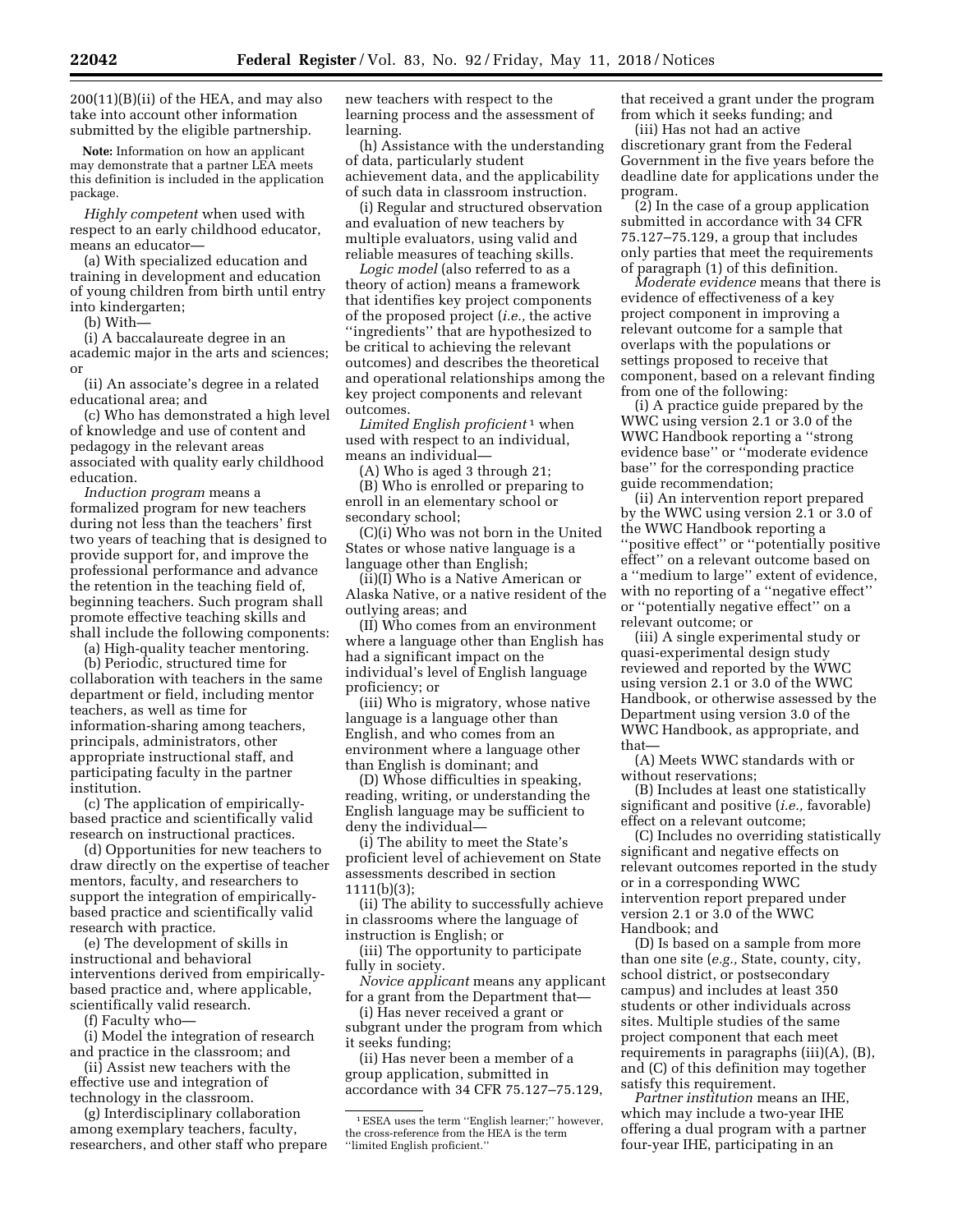eligible partnership that has a teacher preparation program—

(i) Whose graduates exhibit strong performance on State determined qualifying assessments for new teachers through—

(A) Demonstrating that 80 percent or more of the graduates of the program who intend to enter the field of teaching have passed all of the applicable State qualification assessments for new teachers, which shall include an assessment of each prospective teacher's subject matter knowledge in the content area in which the teacher intends to teach; or

(B) Being ranked among the highestperforming teacher preparation programs in the State as determined by the State—

(1) Using criteria consistent with the requirements for the State Report Card under section 205(b) of the HEA before the first publication of the report card; and

(2) Using the State report card on teacher preparation required under section 205(b), after the first publication of such report card and for every year thereafter; and

(ii) That requires—

(A) Each student in the program to meet high academic standards or demonstrate a record of success, as determined by the institution (including prior to entering and being accepted into a program), and participate in intensive clinical experience;

(B) Each student in the program preparing to become a teacher who meets the applicable State certification and licensure requirements, including any requirements for certification obtained through alternative routes to certification, or, with regard to special education teachers, the qualifications described in section 612(a)(14)(C) of the IDEA; and

(C) Each student in the program preparing to become an early childhood educator to meet degree requirements, as established by the State, and become highly competent.

*Professional development* means activities that—

(A) Are an integral part of school and local educational agency strategies for providing educators (including teachers, principals, other school leaders, specialized instructional support personnel, paraprofessionals, and, as applicable, early childhood educators) with the knowledge and skills necessary to enable students to succeed in a wellrounded education and to meet the challenging State academic standards; and

(B) Are sustained (not stand-alone, one-day, or short term workshops),

intensive, collaborative, job-embedded, data-driven, and classroom-focused, and may include activities that—

(i) Improve and increase teachers' teachers'

(I) Knowledge of the academic subjects the teachers teach;

(II) Understanding of how students learn; and

(III) Ability to analyze student work and achievement from multiple sources, including how to adjust instructional strategies, assessments, and materials based on such analysis;

(ii) Are an integral part of broad schoolwide and districtwide educational improvement plans;

(iii) Allow personalized plans for each educator to address the educator's specific needs identified in observation or other feedback;

(iv) Improve classroom management skills;

(v) Support the recruitment, hiring, and training of effective teachers, including teachers who became certified through State and local alternative routes to certification;

(vi) Advance teacher understanding of—

(I) Effective instructional strategies that are evidence-based; and

(II) Strategies for improving student academic achievement or substantially increasing the knowledge and teaching skills of teachers;

(vii) Are aligned with, and directly related to, academic goals of the school or local educational agency;

(viii) Are developed with extensive participation of teachers, principals, other school leaders, parents, representatives of Indian Tribes (as applicable), and administrators of schools to be served under the ESEA;

(ix) Are designed to give teachers of English learners, and other teachers and instructional staff, the knowledge and skills to provide instruction and appropriate language and academic support services to those children, including the appropriate use of curricula and assessments;

(x) To the extent appropriate, provide training for teachers, principals, and other school leaders in the use of technology (including education about the harms of copyright piracy), so that technology and technology applications are effectively used in the classroom to improve teaching and learning in the curricula and academic subjects in which the teachers teach;

(xi) As a whole, are regularly evaluated for their impact on increased teacher effectiveness and improved student academic achievement, with the findings of the evaluations used to improve the quality of professional development;

(xii) Are designed to give teachers of children with disabilities or children with developmental delays, and other teachers and instructional staff, the knowledge and skills to provide instruction and academic support services, to those children, including positive behavioral interventions and supports, multi-tier system of supports, and use of accommodations;

(xiii) Include instruction in the use of data and assessments to inform and instruct classroom practice;

(xiv) Include instruction in ways that teachers, principals, other school leaders, specialized instructional support personnel, and school administrators may work more effectively with parents and families;

(xv) Involve the forming of partnerships with institutions of higher education, including, as applicable, Tribal Colleges and Universities as defined in section 316(b) of the HEA (20 U.S.C. 1059c(b)), to establish schoolbased teacher, principal, and other school leader training programs that provide prospective teachers, novice teachers, principals, and other school leaders with an opportunity to work under the guidance of experienced teachers, principals, other school leaders, and faculty of such institutions;

(xvi) Create programs to enable paraprofessionals (assisting teachers employed by a local educational agency receiving assistance under part A of title I of the ESEA) to obtain the education necessary for those paraprofessionals to become certified and licensed teachers;

(xvii) Provide follow-up training to teachers who have participated in activities described in this paragraph that are designed to ensure that the knowledge and skills learned by the teachers are implemented in the classroom; and

(xviii) Where practicable, provide jointly for school staff and other early childhood education program providers, to address the transition to elementary school, including issues related to school readiness.

*Project component* means an activity, strategy, intervention, process, product, practice, or policy included in a project. Evidence may pertain to an individual project component or to a combination of project components (*e.g.,* training teachers on instructional practices for English learners and follow-on coaching for these teachers).

*Promising evidence* means that there is evidence of the effectiveness of a key project component in improving a relevant outcome, based on a relevant finding from one of the following:

(i) A practice guide prepared by WWC reporting a ''strong evidence base'' or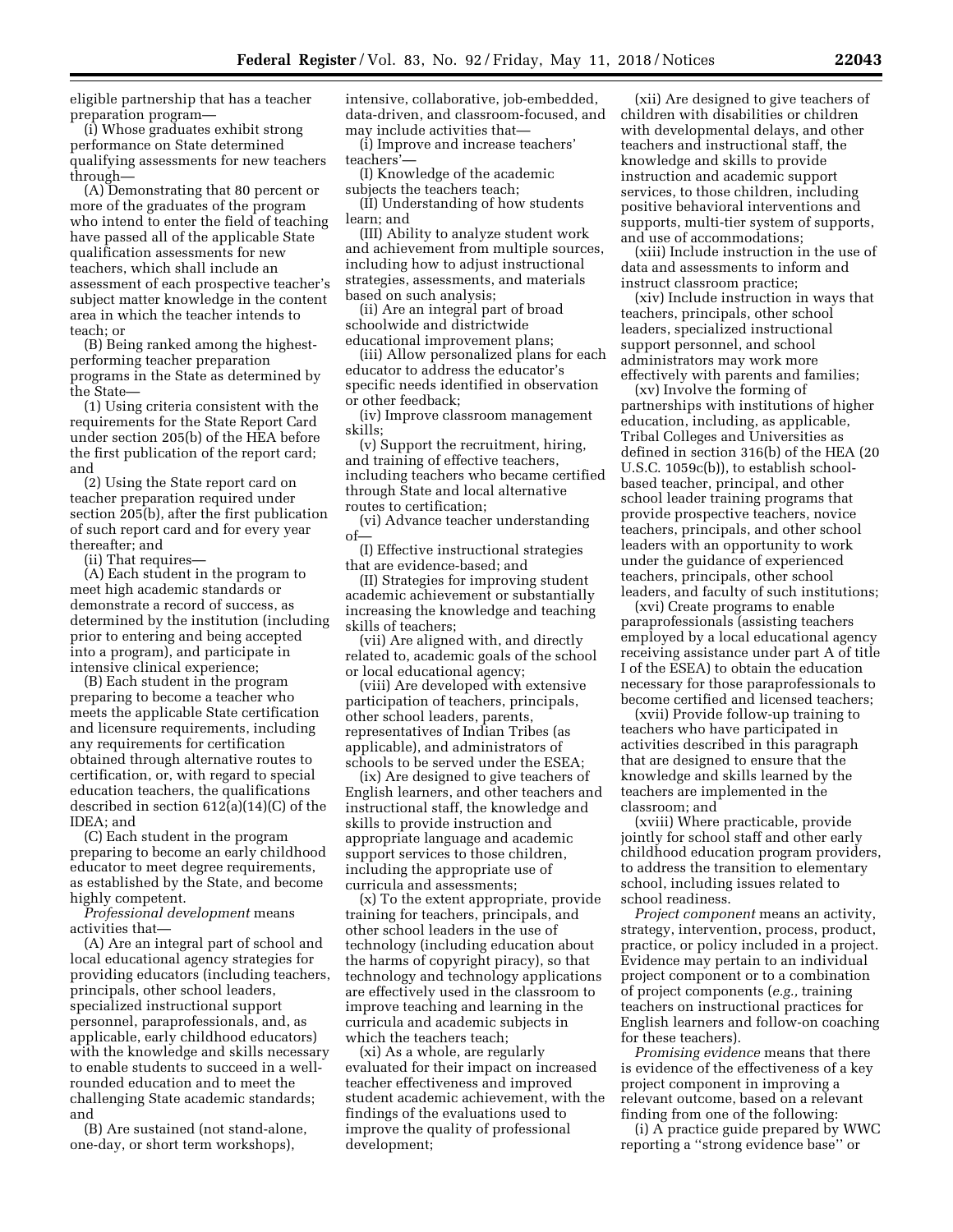''moderate evidence base'' for the corresponding practice guide recommendation;

(ii) An intervention report prepared by the WWC reporting a ''positive effect'' or ''potentially positive effect'' on a relevant outcome with no reporting of a ''negative effect'' or ''potentially negative effect'' on a relevant outcome; or

(iii) A single study assessed by the Department, as appropriate, that—

(A) Is an experimental study, a quasiexperimental design study, or a welldesigned and well-implemented correlational study with statistical controls for selection bias (*e.g.,* a study using regression methods to account for differences between a treatment group and a comparison group); and

(B) Includes at least one statistically significant and positive (*i.e.,* favorable) effect on a relevant outcome.

*Quasi-experimental design study*  means a study using a design that attempts to approximate an experimental study by identifying a comparison group that is similar to the treatment group in important respects. This type of study, depending on design and implementation (*e.g.,* establishment of baseline equivalence of the groups being compared), can meet WWC standards with reservations, but cannot meet WWC standards without reservations, as described in the WWC Handbook.

*Relevant outcome* means the student outcome(s) or other outcome(s) the key project component is designed to improve, consistent with the specific goals of the program.

*Scientifically valid research* means applied research, basic research, and field-initiated research in which the rationale, design, and interpretation are soundly developed in accordance with principles of scientific research.

*Strong evidence* means that there is evidence of the effectiveness of a key project component in improving a relevant outcome for a sample that overlaps with the populations and settings proposed to receive that component, based on a relevant finding from one of the following:

(i) A practice guide prepared by the WWC using version 2.1 or 3.0 of the WWC Handbook reporting a ''strong evidence base'' for the corresponding practice guide recommendation;

(ii) An intervention report prepared by the WWC using version 2.1 or 3.0 of the WWC Handbook reporting a ''positive effect'' on a relevant outcome based on a ''medium to large'' extent of evidence, with no reporting of a ''negative effect'' or ''potentially

negative effect'' on a relevant outcome; or

(iii) A single experimental study reviewed and reported by the WWC using version 2.1 or 3.0 of the WWC Handbook, or otherwise assessed by the Department using version 3.0 of the WWC Handbook, as appropriate, and that—

(A) Meets WWC standards without reservations;

(B) Includes at least one statistically significant and positive (*i.e.,* favorable) effect on a relevant outcome;

(C) Includes no overriding statistically significant and negative effects on relevant outcomes reported in the study or in a corresponding WWC intervention report prepared under version 2.1 or 3.0 of the WWC Handbook; and

(D) Is based on a sample from more than one site (*e.g.,* State, county, city, school district, or postsecondary campus) and includes at least 350 students or other individuals across sites. Multiple studies of the same project component that each meet requirements in paragraphs (iii)(A), (B), and (C) of this definition may together satisfy this requirement.

*Teacher mentoring* means the mentoring of new or prospective teachers through a program that—

(A) Includes clear criteria for the selection of teacher mentors who will provide role model relationships for mentees, which criteria shall be developed by the eligible partnership and based on measures of teacher effectiveness;

(B) Provides high-quality training for such mentors, including instructional strategies for literacy instruction and classroom management (including approaches that improve the schoolwide climate for learning, which may include positive behavioral interventions and supports);

(C) Provides regular and ongoing opportunities for mentors and mentees to observe each other's teaching methods in classroom settings during the day in a high-need school in the high-need local educational agency in the eligible partnership;

(D) Provides paid release time for mentors, as applicable;

(E) Provides mentoring to each mentee by a colleague who teaches in the same field, grade, or subject as the mentee;

(F) Promotes empirically-based practice of, and scientifically valid research on, where applicable—

(i) Teaching and learning;

(ii) Assessment of student learning;

(iii) The development of teaching skills through the use of instructional and behavioral interventions; and

(iv) The improvement of the mentees' capacity to measurably advance student learning; and

(G) Includes—

(i) Common planning time or regularly scheduled collaboration for the mentor and mentee; and

(ii) Joint professional development opportunities.

*What Works Clearinghouse Handbook (WWC Handbook)* means the standards and procedures set forth in the WWC Procedures and Standards Handbook, Version 3.0 or Version 2.1 (incorporated by reference, see 34 CFR 77.2). Study findings eligible for review under WWC standards can meet WWC standards without reservations, meet WWC standards with reservations, or not meet WWC standards. WWC practice guides and intervention reports include findings from systematic reviews of evidence as described in the Handbook documentation.

*Program Authority:* 20 U.S.C. 1021– 1022c.

*Applicable Regulations:* (a) The Education Department General Administrative Regulations in 34 CFR parts 75, 77, 79, 82, 84, 86, 97, 98, and 99. (b) The Office of the Management and Budget Guidelines to Agencies on Governmentwide Debarment and Suspension (Nonprocurement) in 2 CFR part 180, as adopted and amended as regulations of the Department in 2 CFR part 3485. (c) The Uniform Administrative Requirements, Cost Principles, and Audit Requirements for Federal Awards in 2 CFR part 200, as adopted and amended as regulations of the Department in 2 CFR part 3474. (d) The Supplemental Priorities.

**Note:** The regulations in 34 CFR part 79 apply to all applicants except federallyrecognized Indian tribes.

**Note:** The regulations in 34 CFR part 86 apply to IHEs only.

#### **II. Award Information**

*Type of Award:* Discretionary grants. *Estimated Available Funds:*  \$17,500,000.

Contingent upon the availability of funds and the quality of applications, we may make additional awards in subsequent years from the list of unfunded applications from this competition.

*Estimated Range of Awards:*  \$300,000–\$1,000,000.

*Estimated Average Size of Awards:*  \$750,000 for the first year of the project. Funding for the second, third, fourth, and fifth years is subject to the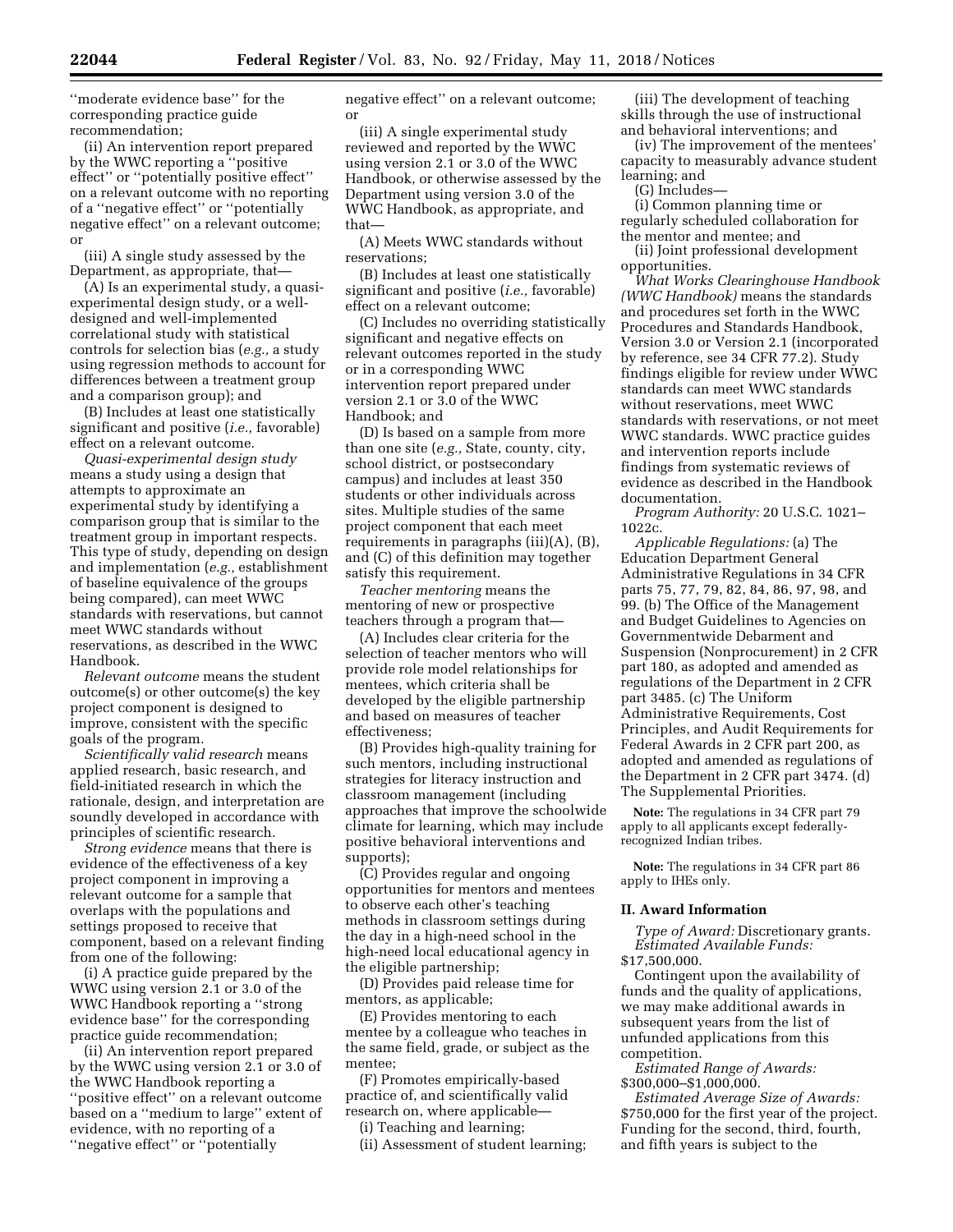availability of funds and the approval of continuation awards (see 34 CFR 75.253).

*Maximum Award:* We will not make an award exceeding \$1,000,000 to any applicant per 12-month budget period.

*Estimated Number of Awards:* 20.

**Note:** The Department is not bound by any estimates in this notice.

*Project Period:* Up to 60 months.

#### **III. Eligibility Information**

1. *Eligible Applicants:* An eligible applicant must be an ''eligible partnership'' as defined in section 200(6) of the HEA. The term ''eligible partnership'' means an entity that—

(1) Must include:

(i) A high-need LEA;

(ii)(A) A high-need school or a consortium of high-need schools served by the high-need LEA, or

(B) As applicable, a high-need ECE program;

(iii) A partner institution;

(iv) A school, department, or program of education within such partner institution, which may include an existing teacher professional development program with proven outcomes within a four-year IHE that provides intensive and sustained collaboration between faculty and LEAs consistent with the requirements of title II of the HEA; and

(v) A school or department of arts and sciences within such partner institution; and

(2) May include any of the following—

(i) The Governor of the State.

(ii) The State educational agency.

(iii) The State board of education.

(iv) The State agency for higher

education.

(v) A business.

(vi) A public or private nonprofit educational organization.

(vii) An educational service agency.

(viii) A teacher organization.

(ix) A high-performing LEA, or a consortium of such LEAs, that can serve as a resource to the partnership.

(x) A charter school (as defined in section 7221i of the ESEA).

(xi) A school or department within the partner institution that focuses on psychology and human development.

(xii) A school or department within the partner institution with comparable expertise in the disciplines of teaching, learning, and child and adolescent development.

(xiii) An entity operating a program that provides alternative routes to State certification of teachers.

Any of the mandatory or optional entities in the partnership may be the fiscal agent of the grant.

**Note:** So that the Department can confirm the eligibility of the LEA(s) that an applicant proposes to serve, applicants must include information in their applications that demonstrates that each LEA to potentially be served by the project is a ''high-need LEA'' (as defined in this notice).

**Note:** An LEA includes a public charter school that operates as an LEA.

Applicants should review the application package for additional information on determining whether an LEA meets the definition of ''high-need  $LEA$ .

More information on eligible partnerships can be found in the TQP FAQ document found on the program website at *[http://innovation.ed.gov/](http://innovation.ed.gov/what-we-do/teacher-quality/teacher-quality-partnership/)  [what-we-do/teacher-quality/teacher](http://innovation.ed.gov/what-we-do/teacher-quality/teacher-quality-partnership/)[quality-partnership/.](http://innovation.ed.gov/what-we-do/teacher-quality/teacher-quality-partnership/)* 

2. a. *Cost Sharing or Matching:*  Under section 203(c) of the HEA (20 U.S.C. 1022b), each grant recipient must provide, from non-Federal sources, an amount equal to 100 percent of the amount of the grant, which may be provided in cash or in-kind, to carry out the activities supported by the grant. Grantees must budget their matching contributions on an annual basis relative to each annual award of TQP program funds.

Section 203(c) of the HEA also authorizes the Secretary to waive this matching requirement for any fiscal year for an eligible partnership if the Secretary determines that applying the matching requirement to the eligible partnership would result in serious hardship or an inability to carry out the authorized activities described in section 202 of the HEA. Applicants that wish to apply for a waiver for year one or for future years of the project may include a request in their application that describes why the 100 percent matching requirement would cause serious hardship or an inability to carry out project activities. Further information about applying for waivers can be found in the application package. However, given the importance of matching funds to the long-term success of the project, the Secretary expects eligible entities to identify appropriate matching funds.

b. *Supplement-Not-Supplant:* This program involves supplement, not supplant funding requirements. In accordance with section 202(k) of the HEA, funds made available under this program must be used to supplement, and not supplant, other Federal, State, and local funds that would otherwise be expended to carry out activities under this program.

3. *Subgrantees:* A grantee under this competition may not award subgrants to

entities to directly carry out project activities described in its application. 4. *Other:* 

a. *Limitation on administrative expenses* 

An eligible partnership that receives a grant under this program may use not more than two percent of the funds provided to administer the grant as required by HEA section 203(d) (20 U.S.C. 1022b(d)).

b. *General Application Requirements:*  All applicants must meet the following general application requirements in order to be considered for funding. Except as specifically noted, the general application requirements are from HEA section 202(b) (20 U.S.C. 1022a(b)).

Each eligible partnership desiring a grant under this program must submit an application that contains—

(a) A needs assessment of the partners in the eligible partnership with respect to the preparation, ongoing training, professional development, and retention of general education and special education teachers, principals, and, as applicable, early childhood educators;

(b) A description of the extent to which the program to be carried out with grant funds, as described in Absolute Priority 1 or 2 in this notice, will prepare prospective and new teachers with strong teaching skills;

(c) A description of how such a program will prepare prospective and new teachers to understand and use research and data to modify and improve classroom instruction;

(d) A description of—

(1) How the eligible partnership will coordinate strategies and activities assisted under the grant with other teacher preparation or professional development programs, including programs funded under the ESEA and the IDEA, and through the National Science Foundation; and

(2) How the activities of the partnership will be consistent with State, local, and other education reform activities that promote teacher quality and student academic achievement;

(e) An assessment that describes the resources available to the eligible partnership, including—

(1) The integration of funds from other related sources;

(2) The intended use of the grant funds; and

(3) The commitment of the resources of the partnership to the activities assisted under this program, including financial support, faculty participation, and time commitments, and to the continuation of the activities when the grant ends.

(f) A description of—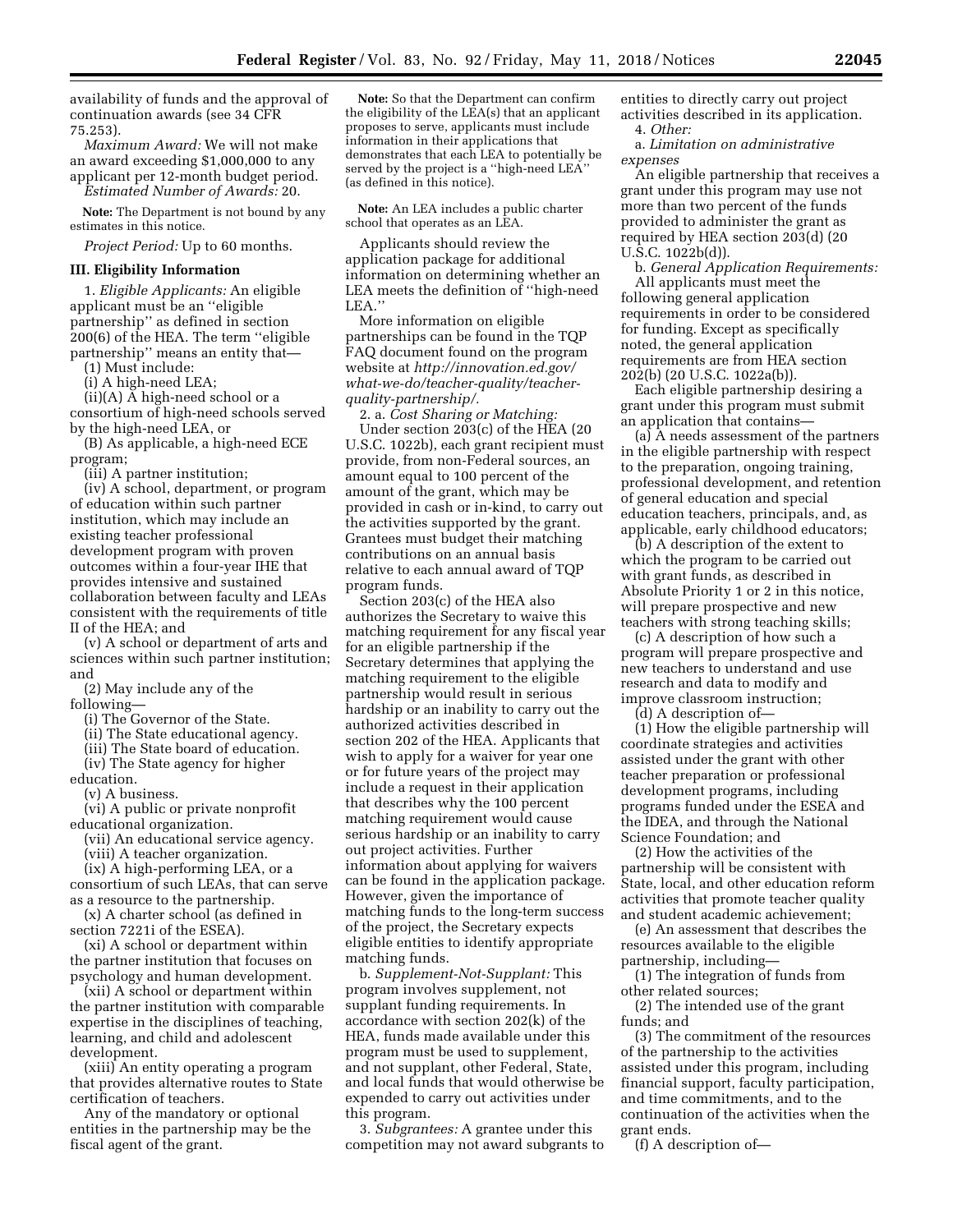(1) How the eligible partnership will meet the purposes of the TQP program as specified in section 201 of the HEA;

(2) How the partnership will carry out the activities required under Absolute Priorities 1 or 2, as described in this notice, based on the needs identified in paragraph (a), with the goal of improving student academic achievement;

(3) If the partnership chooses to use funds under this section for a project or activities under section 202(f) of the HEA, how the partnership will carry out such project or required activities based on the needs identified in paragraph (a), with the goal of improving student academic achievement;

(4) The partnership's evaluation plan under section 204(a) of the HEA;

(5) How the partnership will align the teacher preparation program with the—

(i) State early learning standards for ECE programs, as appropriate, and with the relevant domains of early childhood development; and

(ii) Challenging State academic standards under section 1111(b)(1) of the ESEA, established by the State in which the partnership is located;

(6) How the partnership will prepare general education teachers to teach students with disabilities, including training related to participation as a member of individualized education program teams, as defined in section  $614(d)(1)(B)$  of the IDEA;

(7) How the partnership will prepare general education and special education teachers to teach students who are limited English proficient;

(8) How faculty at the partner institution will work during the term of the grant, with teachers who meet the applicable State certification and licensure requirements, including any requirements for certification obtained through alternative routes to certification, or, with regard to special education teachers, the qualifications described in section 612(a)(14)(C) of the IDEA, in the classrooms of high-need schools served by the high-need LEA in the partnership to—

(i) Provide high-quality professional development activities to strengthen the content knowledge and teaching skills of elementary school and secondary school teachers; and

(ii) Train other classroom teachers to implement literacy programs that incorporate the essential components of reading instruction;

(9) How the partnership will design, implement, or enhance a year-long and rigorous teaching preservice clinical program component;

(10) How the partnership will support in-service professional development strategies and activities; and

(11) How the partnership will collect, analyze, and use data on the retention of all teachers and early childhood educators in schools and ECE programs located in the geographic area served by the partnership to evaluate the effectiveness of the partnership's teacher and educator support system.

(g) With respect to the induction program required as part of the activities carried out under Absolute Priorities 1 or 2—

(1) A demonstration that the schools and departments within the IHE that are part of the induction program will effectively prepare teachers, including providing content expertise and expertise in teaching, as appropriate;

(2) A demonstration of the eligible partnership's capability and commitment to, and the accessibility to and involvement of faculty in, the use of empirically based practice and scientifically valid research on teaching and learning;

(3) A description of how the teacher preparation program will design and implement an induction program to support, through not less than the first two years of teaching, all new teachers who are prepared by the teacher preparation program in the partnership and who teach in the high-need LEA in the partnership, and, to the extent practicable, all new teachers who teach in such high-need LEA, in the further development of the new teachers' teaching skills, including the use of mentors who are trained and compensated by such program for the mentors' work with new teachers; and

(4) A description of how faculty involved in the induction program will be able to substantially participate in an ECE program or elementary school or secondary school classroom setting, as applicable, including release time and receiving workload credit for such participation.

# **IV. Application and Submission Information**

1. *Application Submission Instructions:* For information on how to submit an application please refer to our Common Instructions for Applicants to Department of Education Discretionary Grant Programs, published in the **Federal Register** on February 12, 2018 (83 FR 6003) or at *[www.gpo.gov/fdsys/](http://www.gpo.gov/fdsys/pkg/FR-2018-02-12/pdf/2018-02558.pdf)  [pkg/FR-2018-02-12/pdf/2018-02558.pdf.](http://www.gpo.gov/fdsys/pkg/FR-2018-02-12/pdf/2018-02558.pdf)* 

2. *Submission of Proprietary Information:* Given the types of projects that may be proposed in applications for the TQP program, your application may include business information that you

consider proprietary. In 34 CFR 5.11, we define ''business information'' and describe the process we use in determining whether any of that information is proprietary and, thus, protected from disclosure under Exemption 4 of the Freedom of Information Act (5 U.S.C. 552, as amended).

Because we plan to make successful applications available to the public, you may wish to request confidentiality of business information.

Consistent with Executive Order 12600, please designate in your application any information that you feel is exempt from disclosure under Exemption 4. In the appropriate Appendix section of your application, under ''Other Attachments Form,'' please list the page number or numbers on which we can find this information. For additional information please see 34 CFR 5.11(c).

3. *Intergovernmental Review:* This program is subject to Executive Order 12372 and the regulations in 34 CFR part 79. Information about Intergovernmental Review of Federal Programs under Executive Order 12372 is in the application package for this competition.

4. *Funding Restrictions:* We specify unallowable costs in 2 CFR 200, subpart E. We reference regulations outlining funding restrictions in the Applicable Regulations section of this notice.

5. *Recommended Page Limit:* The application narrative is where you, the applicant, address the selection criteria that reviewers use to evaluate your application. We recommend that you (1) limit the application narrative to no more than 50 pages and (2) use the following standards:

• A ''page'' is 8.5″ x 11″, on one side only, with 1″ margins at the top, bottom, and both sides.

• Double space (no more than three lines per vertical inch) all text in the application narrative, including titles, headings, footnotes, quotations, references, and captions, as well as all text in charts, tables, figures, and graphs.

• Use a font that is either 12 point or larger or no smaller than 10 pitch (characters per inch).

• Use one of the following fonts: Times New Roman, Courier, Courier New, or Arial.

Furthermore, applicants are strongly encouraged to include a table of contents that specifies where each required part of the application is located.

6. *Notice of Intent to Apply:* The Department will be able to develop a more efficient process for reviewing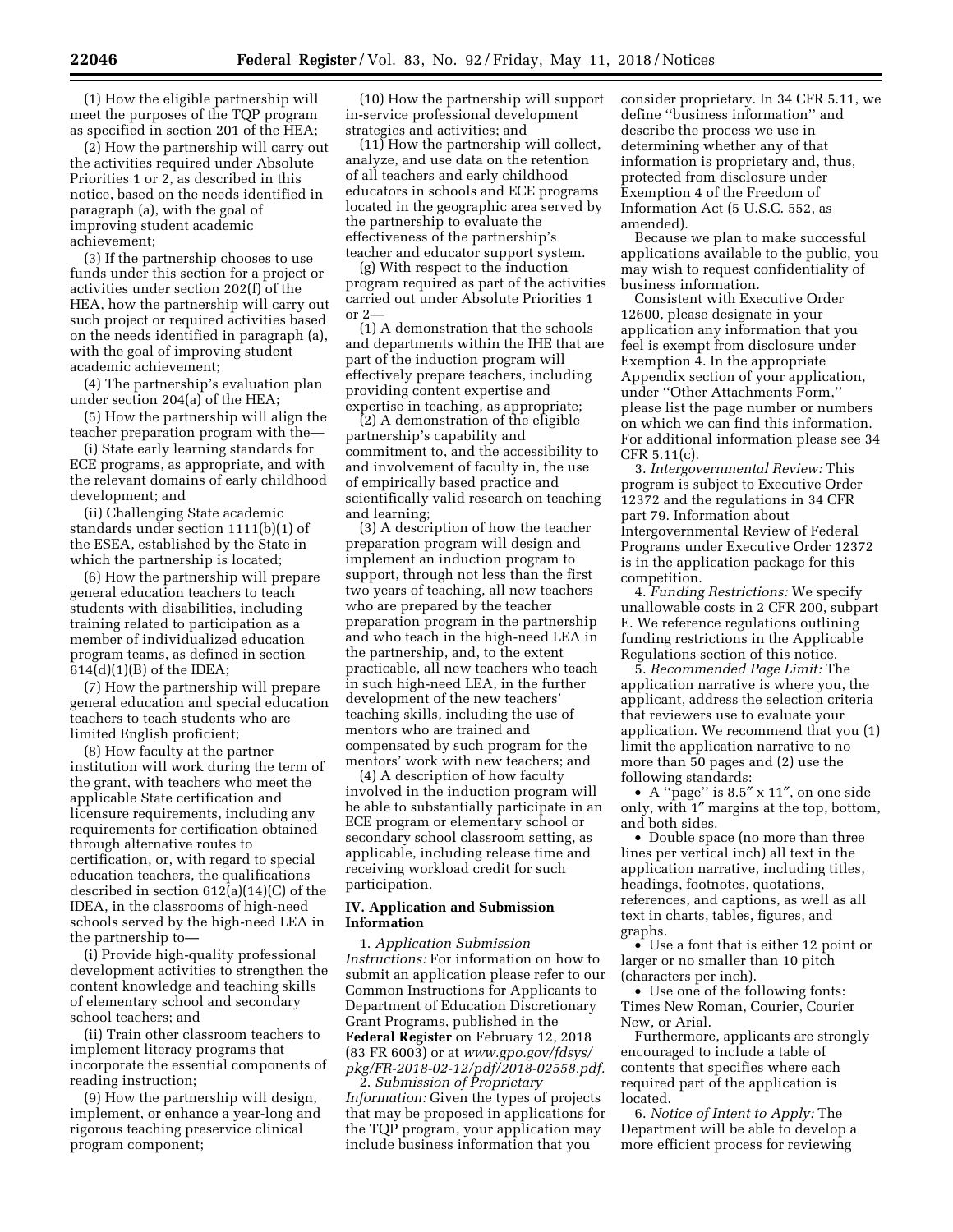grant applications if it has a better understanding of the number of entities that intend to apply for funding under this competition. Therefore, the Secretary strongly encourages each potential applicant to notify the Department of its intent to submit an application for funding by sending an email to *[tqpartnership@ed.gov](mailto:tqpartnership@ed.gov)* with *FY 18 TQP Intent to Apply* in the subject line, by June 11, 2018. Applicants that fail to send the FY TQP 18 Intent to Apply email may still apply for funding.

### **V. Application Review Information**

1. *Selection Criteria:* The selection criteria for this competition are from 34 CFR 75.210. An applicant may earn up to a total of 100 points based on the selection criteria. The maximum score for each criterion is indicated in parentheses. Each criterion also includes the sub-factors that the reviewers will consider in determining how well an application meets the criterion. The criteria are as follows:

(a) *Quality of Project Services* (up to 15 points).

The Secretary considers the quality of the services to be provided by the proposed project. In determining the quality of the services to be provided by the proposed project, the Secretary considers the quality and sufficiency of strategies for ensuring equal access and treatment for eligible project participants who are members of groups that have traditionally been underrepresented based on race, color, national origin, gender, age, or disability. In addition, the Secretary considers the following factors—

(i) The extent to which the services to be provided by the proposed project involve the collaboration of appropriate partners for maximizing the effectiveness of project services.

(ii) The extent to which the services to be provided by the proposed project reflect up-to-date knowledge from research and effective practice.

(iii) The extent to which the training or professional development services to be provided by the proposed project are of sufficient quality, intensity, and duration to lead to improvements in practice among the recipients of those services.

(b) *Quality of the Project Design* (up to 40 points).

The Secretary considers the quality of the design of the proposed project. In determining the quality of the design of the proposed project, the Secretary considers the following factors—

(i) The extent to which the proposed project demonstrates a rationale (as defined in 34 CFR 77.1(c)).

(ii) The extent to which the goals, objectives and outcomes to be achieved by the proposed project are clearly specified and measureable;

(iii) The extent to which the proposed project is designed to build capacity and yield results that will extend beyond the period of Federal financial assistance.

(iv) The extent to which the proposed project represents an exceptional approach to the priority or priorities established for this competition.

(c) *Quality of the Management Plan*  (up to 25 points).

The Secretary considers the quality of the management plan for the proposed project. In determining the quality of the management plan for the proposed project, the Secretary considers the following factors—

(i) The adequacy of the management plan to achieve the objectives of the proposed project on time and within budget, including clearly defined responsibilities, timelines, and milestones for accomplishing project tasks.

(ii) The potential for the incorporation of project purposes, activities, or benefits into the ongoing program of the agency or organization at the end of Federal funding;

(iii) The adequacy of support, including facilities, equipment, supplies, and other resources, from the applicant organization or the lead applicant organization.

(d) *Quality of the Project Evaluation*  (up to 20 points).

The Secretary considers the quality of the evaluation to be conducted of the proposed project. In determining the quality of the evaluation, the Secretary considers the following factors—

(i) The extent to which the methods of evaluation will provide valid and reliable performance data on relevant outcomes.

(ii) The extent to which the methods of evaluation are thorough, feasible, and appropriate to the goals, objectives, and outcomes of the proposed project.

2. *Review and Selection Process:* We remind potential applicants that in reviewing applications in any discretionary grant competition, the Secretary may consider, under 34 CFR 75.217(d)(3), the past performance of the applicant in carrying out a previous award, such as the applicant's use of funds, achievement of project objectives, and compliance with grant conditions. The Secretary may also consider whether the applicant failed to submit a timely performance report or submitted a report of unacceptable quality.

In addition, in making a competitive grant award, the Secretary requires

various assurances, including those applicable to Federal civil rights laws that prohibit discrimination in programs or activities receiving Federal financial assistance from the Department (34 CFR 100.4, 104.5, 106.4, 108.8, and 110.23).

3. *Risk Assessment and Specific Conditions:* Consistent with 2 CFR 200.205, before awarding grants under this competition the Department conducts a review of the risks posed by applicants. Under 2 CFR 3474.10, the Secretary may impose specific conditions and, in appropriate circumstances, high-risk conditions on a grant if the applicant or grantee is not financially stable; has a history of unsatisfactory performance; has a financial or other management system that does not meet the standards in 2 CFR part 200, subpart D; has not fulfilled the conditions of a prior grant; or is otherwise not responsible.

4. *Integrity and Performance System:*  If you are selected under this competition to receive an award that over the course of the project period may exceed the simplified acquisition threshold (currently \$150,000), under 2 CFR 200.205(a)(2) we must make a judgment about your integrity, business ethics, and record of performance under Federal awards—that is, the risk posed by you as an applicant—before we make an award. In doing so, we must consider any information about you that is in the integrity and performance system (currently referred to as the Federal Awardee Performance and Integrity Information System (FAPIIS)), accessible through the System for Award Management. You may review and comment on any information about yourself that a Federal agency previously entered and that is currently in FAPIIS.

Please note that, if the total value of your currently active grants, cooperative agreements, and procurement contracts from the Federal government exceeds \$10,000,000, the reporting requirements in 2 CFR part 200, Appendix XII, require you to report certain integrity information to FAPIIS semiannually. Please review the requirements in 2 CFR part 200, Appendix XII, if this grant plus all the other Federal funds you receive exceed \$10,000,000.

#### **VI. Award Administration Information**

1. *Award Notices:* If your application is successful, we notify your U.S. Representative and U.S. Senators and send you a Grant Award Notification (GAN); or we may send you an email containing a link to access an electronic version of your GAN. We may notify you informally, also.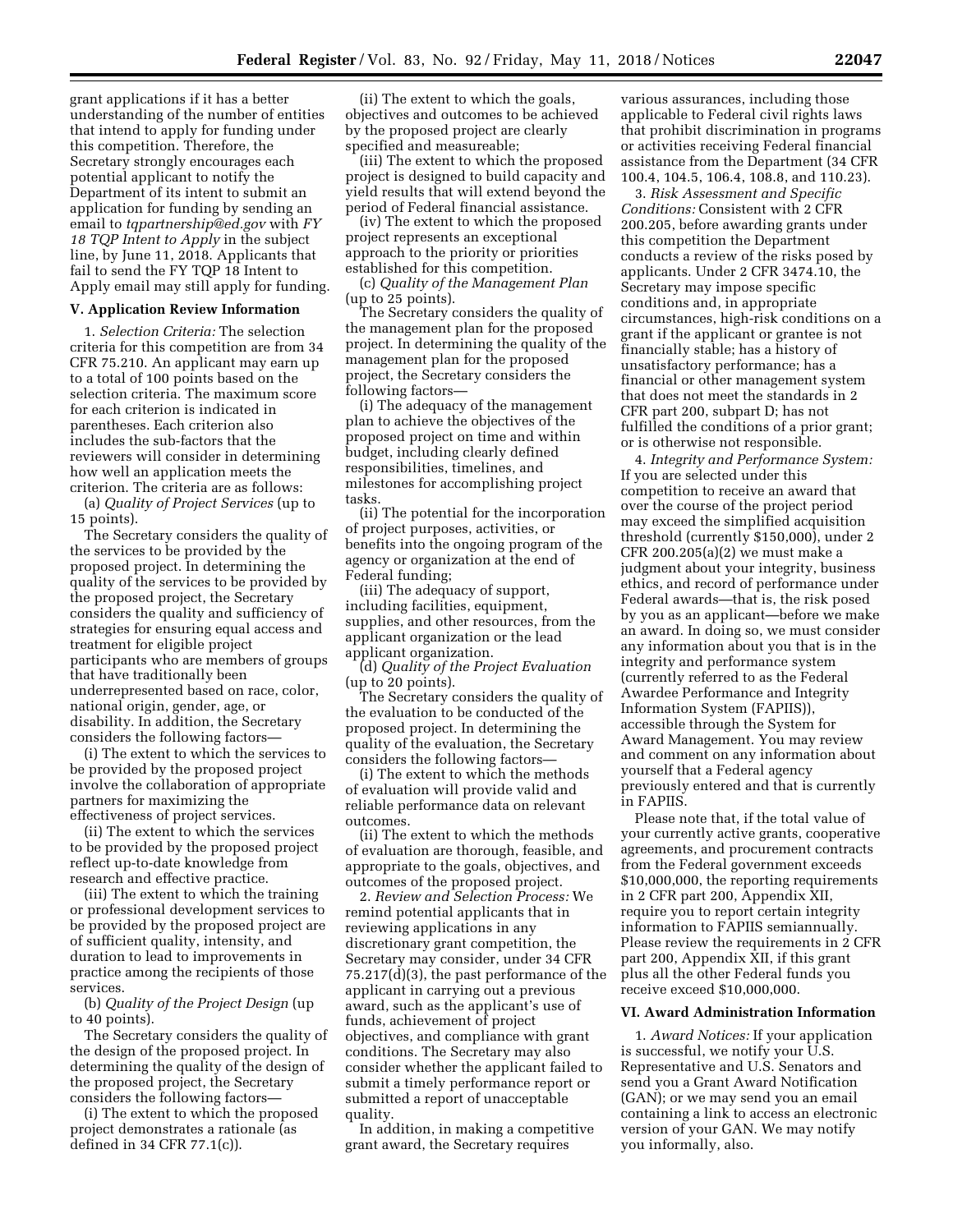If your application is not evaluated or not selected for funding, we notify you.

2. *Administrative and National Policy Requirements:* We identify administrative and national policy requirements in the application package and reference these and other requirements in the *Applicable Regulations* section of this notice.

We reference the regulations outlining the terms and conditions of an award in the *Applicable Regulations* section of this notice and include these and other specific conditions in the GAN. The GAN also incorporates your approved application as part of your binding commitments under the grant.

3. *Open Licensing Requirements:*  Unless an exception applies, if you are awarded a grant under this competition, you will be required to openly license to the public grant deliverables created in whole, or in part, with Department grant funds. When the deliverable consists of modifications to pre-existing works, the license shall extend only to those modifications that can be separately identified and only to the extent that open licensing is permitted under the terms of any licenses or other legal restrictions on the use of preexisting works. Additionally, a grantee or subgrantee that is awarded competitive grant funds must have a plan to disseminate these public grant deliverables. This dissemination plan can be developed and submitted after your application has been reviewed and selected for funding. For additional information on the open licensing requirements please refer to 2 CFR 3474.20(c).

4. *Reporting:* (a) If you apply for a grant under this competition, you must ensure that you have in place the necessary processes and systems to comply with the reporting requirements in 2 CFR part 170 should you receive funding under the competition. This does not apply if you have an exception under 2 CFR 170.110(b).

(b) At the end of your project period, you must submit a final performance report, including financial information, as directed by the Secretary. If you receive a multiyear award, you must submit an annual performance report that provides the most current performance and financial expenditure information as directed by the Secretary under 34 CFR 75.118. The Secretary may also require more frequent performance reports under 34 CFR 75.720(c). For specific requirements on reporting, please go to *[www.ed.gov/](http://www.ed.gov/fund/grant/apply/appforms/appforms.html) [fund/grant/apply/appforms/](http://www.ed.gov/fund/grant/apply/appforms/appforms.html) [appforms.html.](http://www.ed.gov/fund/grant/apply/appforms/appforms.html)* 

(c) Under 34 CFR 75.250(b), the Secretary may provide a grantee with

additional funding for data collection analysis and reporting. In this case the Secretary establishes a data collection period.

5. *Performance Measures:* The goal of the TQP program is to increase student achievement in K–12 schools by developing teachers who meet applicable State certification and licensure requirements.

**Note:** If funded, grantees will be asked to collect and report data on these measures in their project's annual performance reports (34 CFR 75.590). Applicants are also advised to consider these measures in conceptualizing the design, implementation, and evaluation of their proposed projects because of their importance in the application review process. Collection of data on these measures should be a part of the evaluation plan, along with measures of progress on goals and objectives that are specific to your project.

All grantees will be expected to submit an annual performance report documenting their success in addressing these performance measures.

Under the Grants Performance Results Act (GPRA), the following measures will be used by the Department in assessing the performance of this program:

(a) *Performance Measure 1: Certification/Licensure.* The percentage of program graduates who have attained initial State certification/licensure by passing all necessary licensure/ certification assessments within one year of program completion.

(b) *Performance Measure 2: STEM Graduation.* The percentage of math/ science program graduates that attain initial certification/licensure by passing all necessary licensure/certification assessments within one year of program completion.

(c) *Performance Measure 3: One-Year Persistence.* The percentage of program participants who were enrolled in the postsecondary program in the previous grant reporting period, did not graduate, and persisted in the postsecondary program in the current grant reporting period.

(d) *Performance Measure 4: One-Year Employment Retention.* The percentage of program completers who were employed for the first time as teachers of record in the preceding year by the partner high-need LEA or ECE program and were retained for the current school year.

(e) *Performance Measure 5: Three-Year Employment Retention.* The percentage of program completers who were employed by the partner high-need LEA or ECE program for three consecutive years after initial employment.

(f) *Performance Measure 6: Student Learning.* The percentage of grantees

that report improved aggregate learning outcomes of students taught by new teachers. These data can be calculated using student growth, a teacher evaluation measure, or both. (This measure is optional and not required as part of GPRA reporting.)

(g) *Efficiency Measure:* The Federal cost per program completer. (This data will not be available until the final year of the project period.)

Applicants must also address the evaluation requirements in section 204(a) of the HEA. This section asks applicants to develop objectives and measures for increasing:

(1) Achievement for all prospective and new teachers, as measured by the eligible partnership;

(2) Teacher retention in the first three years of a teacher's career;

(3) Improvement in the pass rates and scaled scores for initial State certification or licensure of teachers; and

(4) The percentage of teachers who meet the applicable State certification and licensure requirements, including any requirements for certification obtained through alternative routes to certification, or, with regard to special education teachers, the qualifications described in section 612(a)(14)(C) of the IDEA (20 U.S.C. 1412(a)(14)(C)), hired by the high-need LEA participating in the eligible partnership;

(5) The percentage of teachers who meet the applicable State certification and licensure requirements, including any requirements for certification obtained through alternative routes to certification, or, with regard to special education teachers, the qualifications described in section 612(a)(14)(C) of the IDEA (20 U.S.C. 1412(a)(14)(C)), hired by the high-need LEA who are members of underrepresented groups;

(6) The percentage of teachers who meet the applicable State certification and licensure requirements, including any requirements for certification obtained through alternative routes to certification, or, with regard to special education teachers, the qualifications described in section 612(a)(14)(C) of the IDEA (20 U.S.C. 1412(a)(14)(C)), hired by the high-need LEA who teach highneed academic subject areas (such as reading, mathematics, science, and foreign language, including less commonly taught languages and critical foreign languages);

(7) The percentage of teachers who meet the applicable State certification and licensure requirements, including any requirements for certification obtained through alternative routes to certification, or, with regard to special education teachers, the qualifications